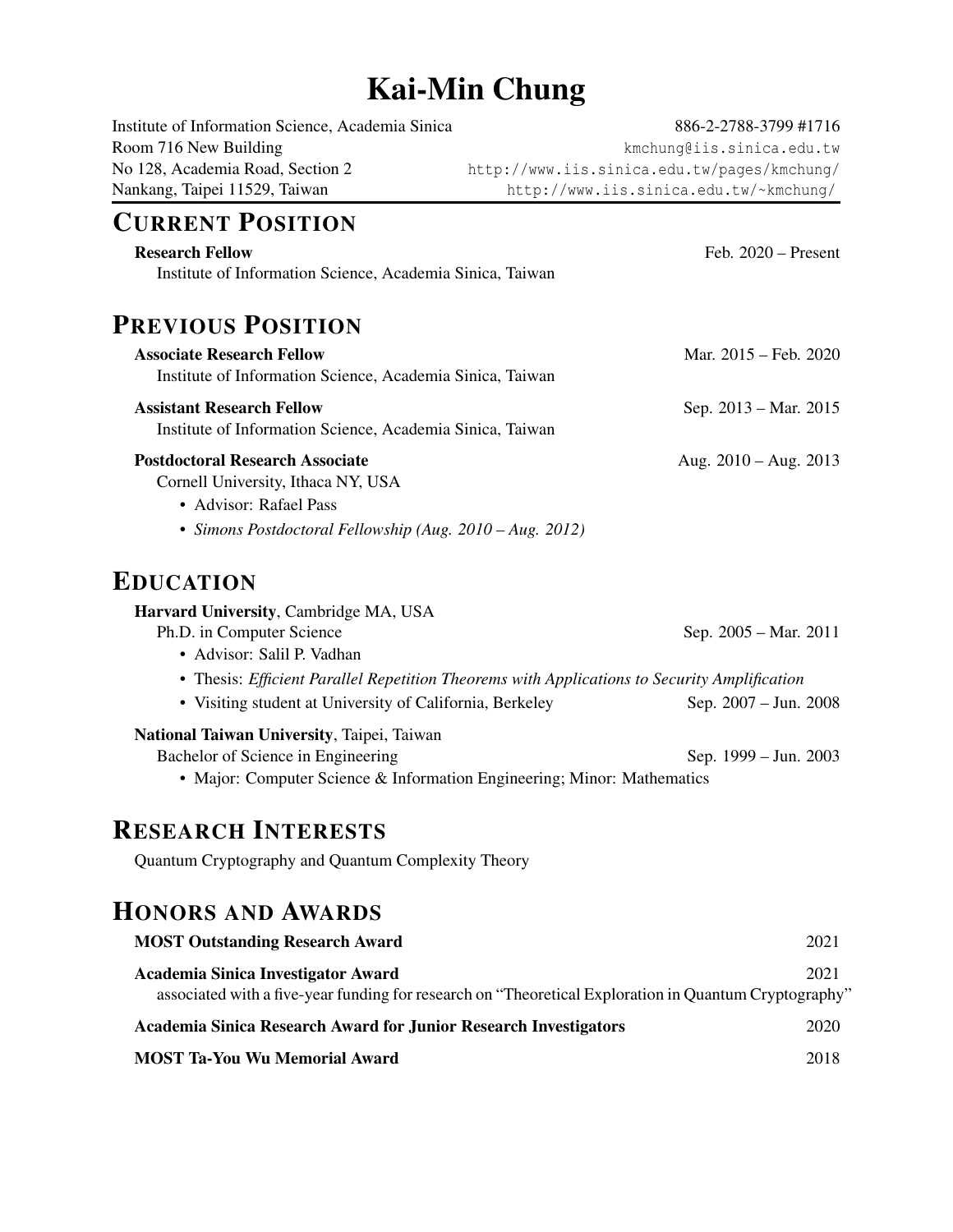| <b>IICM K. T. Li Young Researcher Award</b>                                                                                                                                                  | 2017 |
|----------------------------------------------------------------------------------------------------------------------------------------------------------------------------------------------|------|
| <b>FAOS Young Scholar Creative Research Award</b>                                                                                                                                            | 2017 |
| Academia Sinica Career Development Award<br>associated with a five-year funding for research on "Crypto for Modern Cloud Architecture and Post-<br>quantum Crypto against Quantum Side-Info" | 2016 |
| <b>Simons-Berkeley Research Fellowships in Cryptography</b>                                                                                                                                  | 2015 |
| Li Foundation Heritage Prize                                                                                                                                                                 | 2014 |
| <b>Simons Postdoctoral Fellowship</b>                                                                                                                                                        | 2010 |
| <b>Best Student Paper Award at TCC 2010</b><br>for paper "Parallel Repetition Theorems for Interactive Arguments" (with Feng-Hao Liu)                                                        | 2010 |

## SYNERGISTIC ACTIVITIES

### General Chair

- 28th Annual International Conference on The Theory and Application of Cryptology and Information Security (Asiacrypt 2022)
- 12th International Conference on Quantum Cryptography (QCrypt 2022)
- 19th International Conference on the Theory and Practice of Public-Key Cryptography (PKC 2016)

#### Organizing Committee

• 16th Asian Quantum Information Science Conference (AQIS 2016)

#### **Organizer**

- Theory Day in Taiwan 2020, Winter Theory Workshop
- Theory Day in Taiwan 2020, New Year Special
- Theory Day in Taiwan 2019-A, B
- Theory Day in Taiwan 2018, Post X-mas Special
- Theory Day in Taiwan 2017-A, B, C
- Theory Day in Taiwan 2016-A, B

#### Program Committee

- 63rd Annual IEEE Symposium on Foundations of Computer Science(FOCS 2022)
- 54th Annual ACM Symposium on Theory of Computing (STOC 2022)
- 17th Conference on the Theory of Quantum Computation, Communication and Cryptography (TQC 2022)
- 3rd Conference on Information-Theoretic Cryptography (ITC 2022)
- 2nd Conference on Information-Theoretic Cryptography (ITC 2021)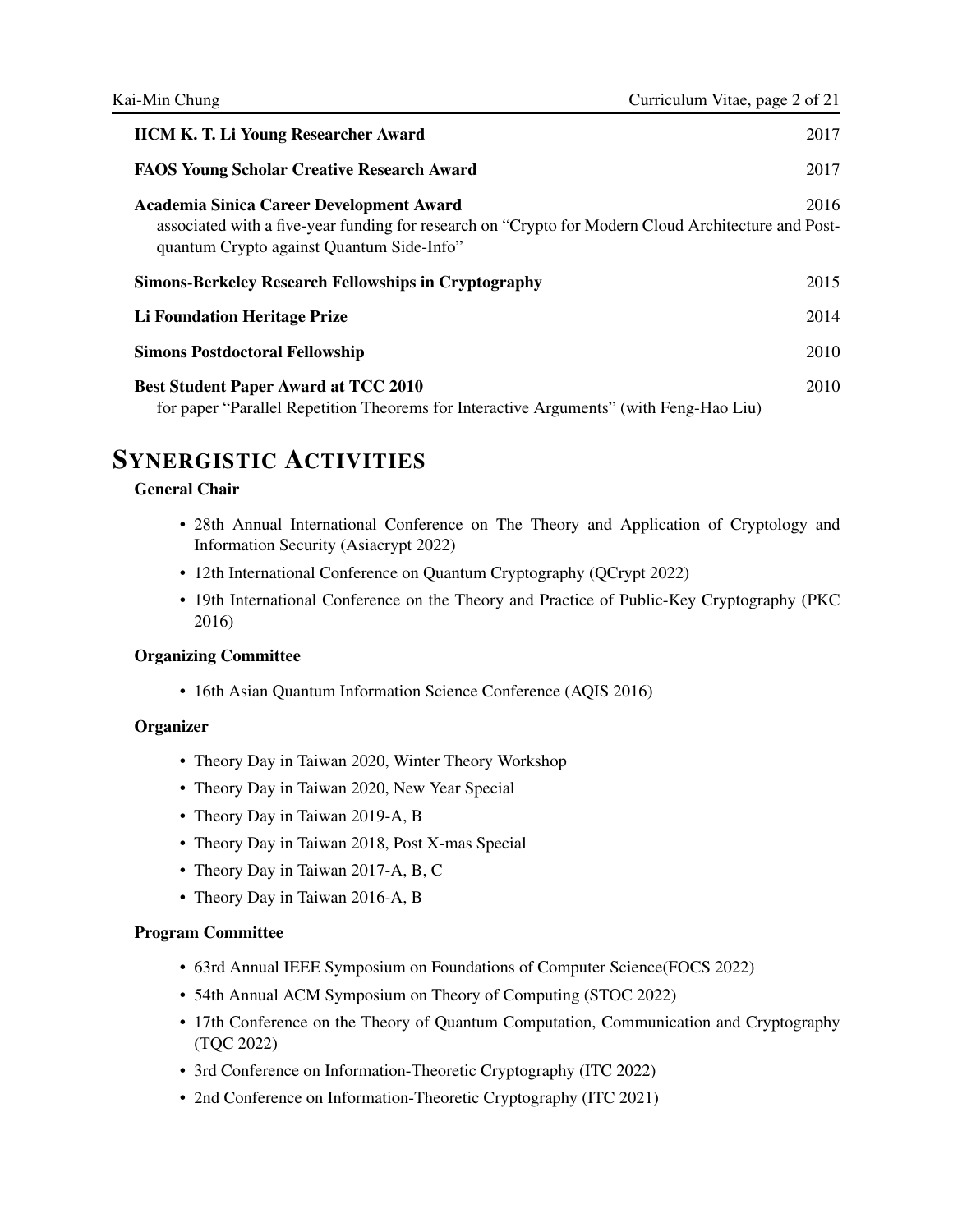- 27th Annual International Conference on The Theory and Application of Cryptology and Information Security (Asiacrypt 2021)
- 40th Annual International Conference on the Theory and Applications of Cryptographic Techniques (EUROCRYPT 2021)
- 18th IACR Theory of Cryptography Conference (TCC 2020)
- Conference on Information-Theoretic Cryptography (ITC 2020)
- 23rd International Conference on the Theory and Practice of Public-Key Cryptography (PKC 2020)
- 17th IACR Theory of Cryptography Conference (TCC 2019)
- 38th Annual International Cryptology Conference (CRYPTO 2019)
- 38th Annual International Conference on the Theory and Applications of Cryptographic Techniques (EUROCRYPT 2019)
- 29th International Symposium on Algorithms and Computation (ISAAC 2018)
- 8th International Conference on Quantum Cryptography (QCrypt 2018)
- 21st International Conference on the Theory and Practice of Public-Key Cryptography (PKC 2018)
- 23rd Annual International Conference on the Theory and Application of Cryptology and Information Security (Asiacrypt 2017)
- 15th IACR Theory of Cryptography Conference (TCC2017)
- 32nd Computational Complexity Conference (CCC 2017)
- 14th IACR Theory of Cryptography Conference-B (TCC2016)
- 21st Annual International Conference on the Theory and Application of Cryptology and Information Security (ASIACRYPT 2015)
- 26th International Symposium on Algorithms and Computation (ISAAC 2015)
- 12th Theory of Cryptography Conference (TCC 2015)
- 11th Theory of Cryptography Conference (TCC 2014)
- 20th Annual International Conference on the Theory and Application of Cryptology and Information Security (ASIACRYPT 2014)
- 33rd Annual International Cryptology Conference (CRYPTO 2013)

#### Editor

| • ACM Computing Surveys (CSUR)                          | Nov. $2021$ - present |  |
|---------------------------------------------------------|-----------------------|--|
| • ACM Transactions on Computation Theory (TOCT)         | Jan. $2021$ - present |  |
| • Journal of Information Science and Engineering (JISE) | Jan. $2020$ - present |  |

#### Association Director

- Taiwan Association of Quantum Computation and Information Technology Nov. 2020 present
- Algorithm and Computation Theory Association (ACTA) Feb. 2020 present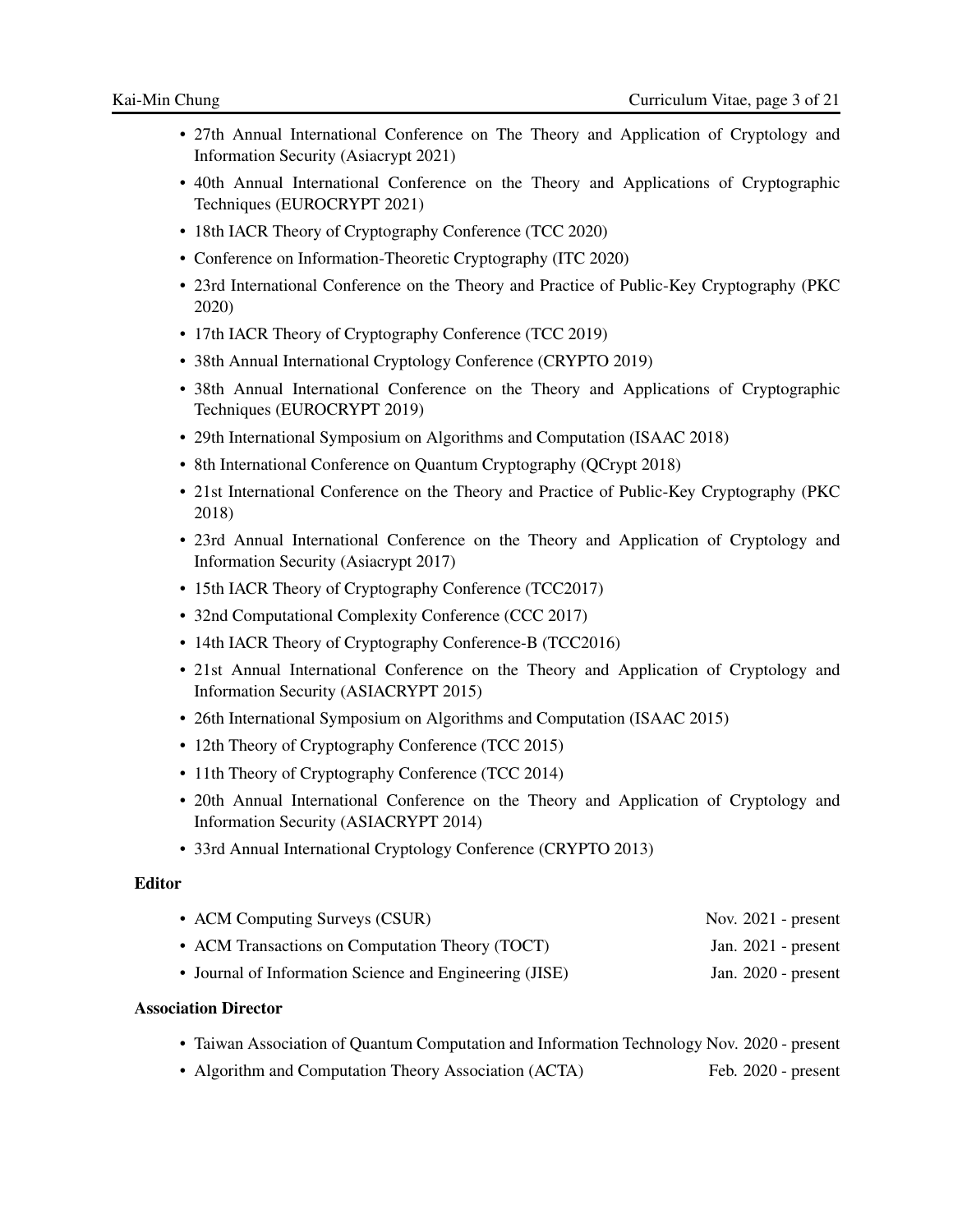| Curriculum Vitae, page 4 of 21 |  |  |  |
|--------------------------------|--|--|--|
|--------------------------------|--|--|--|

| <b>GRANTS</b>                                                                                                                                                                                                            |                |
|--------------------------------------------------------------------------------------------------------------------------------------------------------------------------------------------------------------------------|----------------|
| <b>Theoretical Development in Quantum Computer Science (1/5)</b><br>Funded by Ministry of Science and Technology, Taiwan.<br>PI: Kai-Min Chung, Bo-Yin Yang, Yu-Fang Chen and Han-Hsuan Lin<br>(No: 111-2119-M-001-004)  | 2022-2023      |
| Academia Sinica 2021 Investigator Award<br>Funded by Academia Sinica, Taiwan.                                                                                                                                            | 2021-2025      |
| Cryptography, a Challenge in the Age of Quantum Computing<br>Funded by Academia Sinica, Taiwan.<br>PI: Bo-Yin Yang, Kai-Min Chung, and Bow-Yaw Wang                                                                      | 2021-2024      |
| <b>Secure Multiparty Quantum Computation</b><br>Funded by Air Force Office of Science Research (AFOSR), USA.                                                                                                             | 2020-2022      |
| <b>Theoretical Challenges and Opportunities in Post-Quantum Cryptography</b><br>Funded by Ministry of Science and Technology, Taiwan.<br>(No: 109-2223-E-001-001-MY3)                                                    | 2020-2023      |
| Silicon-based quantum devices, quantum computing and quantum communication<br>Sub-project 4: Quantum communication and cryptography<br>Funded by Ministry of Science and Technology, Taiwan.<br>(No: 107-2627-E-002-002) | 2018-2023      |
| <b>Crypto for Modern Cloud Architecture</b><br>Funded by Ministry of Science and Technology, Taiwan.<br>(No: 106-2628-E-001-002-MY3)                                                                                     | 2017-2020      |
| The Young Scholars' Creativity Award<br>Funded by Foundation for the Advancement of Outstanding Scholarship, Taiwan.                                                                                                     | 2017-2019      |
| Academia Sinica 2016 Career Development Award<br>Funded by Academia Sinica, Taiwan.                                                                                                                                      | 2016-2020      |
| Li Foundation Heritage Prize for "Excellence in Creativity"<br>Funded by The Li Foundation, Inc., USA.                                                                                                                   | 2014-2015      |
| <b>Advancing New Age Cryptography-New Assumptions, Tasks, and Challenges</b><br>Funded by Ministry of Science and Technology, Taiwan.<br>(No: 103-2221-E-001-022-MY3)                                                    | 2014-2017      |
| <b>Short-term Abroad Research Program</b><br>Funded by Ministry of Science and Technology, Taiwan.                                                                                                                       | Jan.-Dec. 2015 |

# **PATENTS**

Kai-Min Chung

Rafael Pass, Elette Boyle, Kai-Min Chung. 2014. Oblivious Parallel Random Access Machine System and Methods.

U.S. Provisional Patent Application No. 15/329,730, filed July 31, 2015.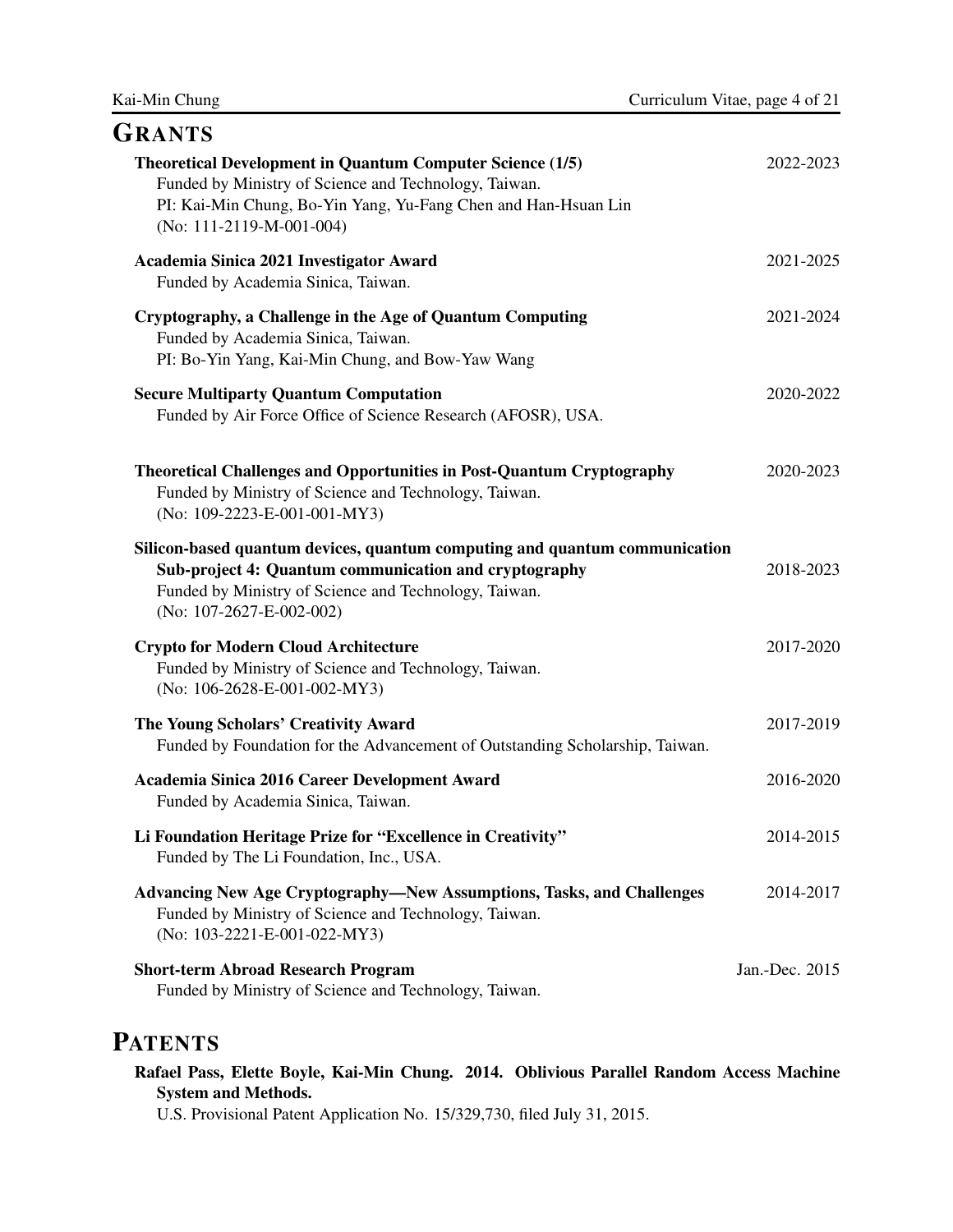Yaoyun Shi, Kai-Min Chung, Xiaodi Wu. 2014. Extraction of Random Numbers from Physical Systems.

U.S. Provisional Patent Application No. 61/927,472, filed January 14, 2014. Patent issued date: October 18, 2016, Patent No. 9471280

## CONFERENCE PUBLICATIONS

- [68] *On the Impossibility of Key Agreements from Quantum Random Oracles* Per Austrin, Hao Chung, Kai-Min Chung, Shiuan Fu, Yao-Ting Lin, Mohammad Mahmoody to appear in The 42nd International Cryptology Conference (CRYPTO), 2022.
- [67] *Post-Quantum Simulatable Extraction with Minimal Assumptions: Black-Box and Constant-Round* Nai-Hui Chia, Kai-Min Chung, Xiao Liang, Takashi Yamakawa to appear in The 42nd International Cryptology Conference (CRYPTO), 2022.
- [66] *Constant-round Blind Classical Verification of Quantum Sampling* Kai-Min Chung, Yi Lee, Han-Hsuan Lin, Xiaodi Wu to appear in The 41st Annual International Conference on the Theory and Applications of Cryptology and Information Security (Eurocrypt), 2022.
- [65] *A Note on the Post-Quantum Security of (Ring) Signatures* Rohit Chatterjee, Kai-Min Chung, Xiao Liang and Giulio Malavolta In proceedings of The 25th Practice and Theory of Public-Key Cryptography (PKC), 2022.
- [64] *On the Impossibility of Post-Quantum Black-Box Zero-Knowledge in Constant Rounds* Nai-Hui Chia, Kai-Min Chung , Qipeng Liu and Takashi Yamakawa In proceedings of The 62nd Annual IEEE Symposium on Foundations of Computer Science (FOCS), 2021. Contributed talk at the 11th International Conference on Quantum Cryptography (QCrypt), 2021. • Merged with Black-Box Approach to Post-Quantum Zero-Knowledge in Constant Round

Contributed talk at the 25th Annual Conference on Quantum Information Processing (QIP), 2022. • Merged with Black-Box Approach to Post-Quantum Zero-Knowledge in Constant Round

- [63] *On the Concurrent Composition of Quantum Zero-Knowledge* Prabhanjan Ananth, Kai-Min Chung, and Rolando L. La Placa In proceedings of The 41st International Cryptology Conference (CRYPTO), 2021.
- [62] *Round Efficient Secure Multiparty Quantum Computation with Identifiable Abort* Bar Alon, Hao Chung, Kai-Min Chung, Mi-Ying Huang, Yi Lee, and Yu-Ching Shen In proceedings of The 41st International Cryptology Conference (CRYPTO), 2021.
- [61] *Game-Theoretic Fairness Meets Multi-Party Protocols: The Case of Leader Election* Kai-Min Chung, T-H. Hubert Chan, Ting Wen, and Elaine Shi In proceedings of The 41st International Cryptology Conference (CRYPTO), 2021.
- [60] *A Black-Box Approach to Post-Quantum Zero-Knowledge in Constant Rounds* Nai-Hui Chia, Kai-Min Chung, and Takashi Yamakawa In proceedings of The 41st International Cryptology Conference (CRYPTO), 2021.
- [59] *Sample Efficient Algorithms for Learning Quantum Channels in PAC Model and the Approximate State Discrimination Problem* Kai-Min Chung and Han-Hsuan Lin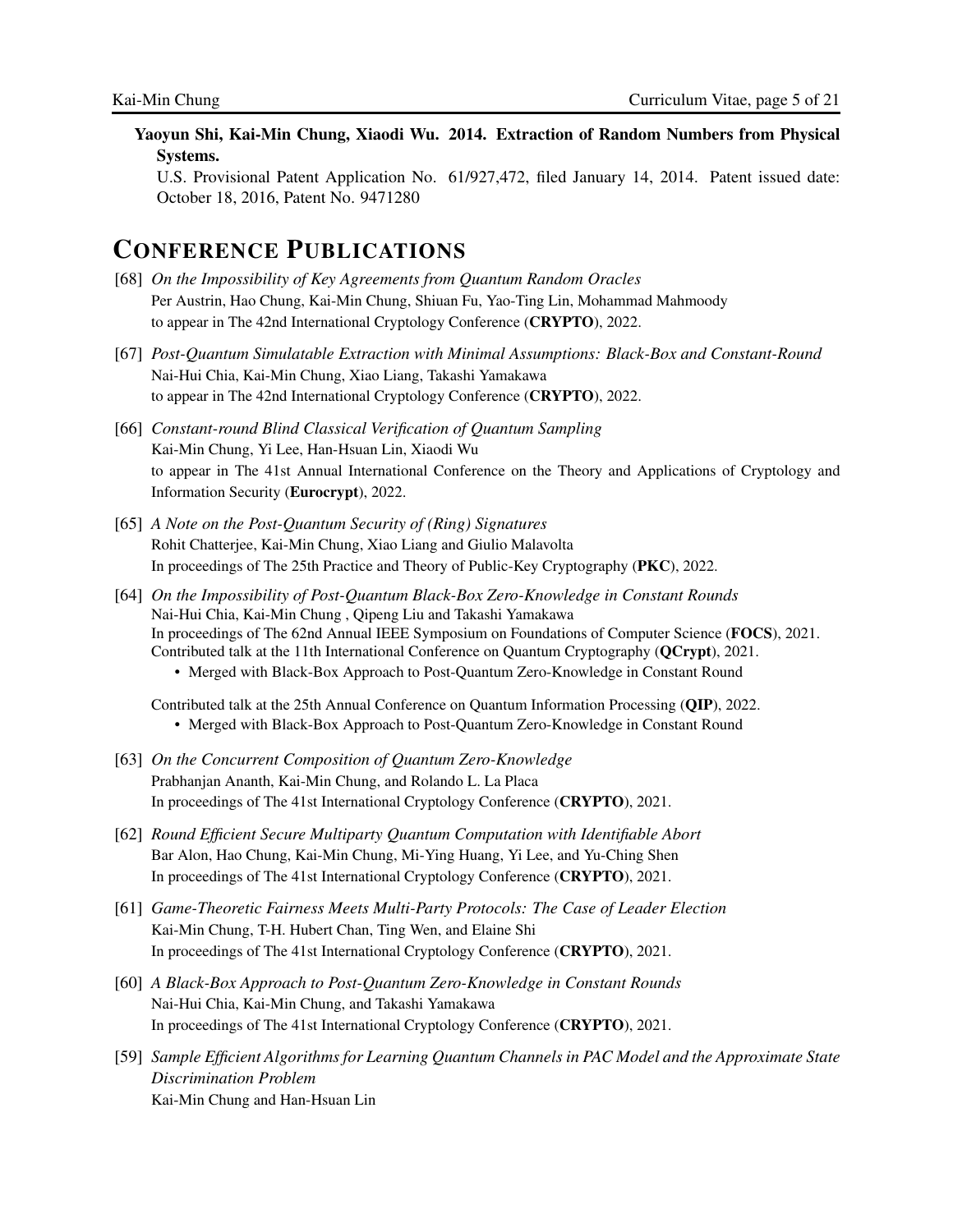In proceedings of The 16th Conference on the Theory of Quantum Computation, Communication and Cryptography (TQC), 2021.

- [58] *On the Compressed-Oracle Technique, and Post-Quantum Security of Proofs of Sequential Work* Kai-Min Chung, Serge Fehr, Yu-Hsuan Huang, Tai-Ning Liao In proceedings of The 40th Annual International Conference on the Theory and Applications of Cryptographic Techniques (Eurocrypt), 2021. Contributed talk at the 11th International Conference on Quantum Cryptography (QCrypt), 2021.
- [57] *Classical Verification of Quantum Computations with Efficient Verifier* Nai-Hui Chia, Kai-Min Chung, Takashi Yamakawa In proceedings of The 18th Theory of Cryptography Conference (TCC), 2020.
- [56] *Tight Quantum Time-Space Tradeoffs for Function Inversion* Kai-Min Chung, Siyao Guo, Qipeng Liu and Luowen Qian In proceedings of The 61st Annual IEEE Symposium on Foundations of Computer Science (FOCS), 2020.
- [55] *On the Hardness of Massively Parallel Computation* Kai-Min Chung, Kuan-Yi Ho and Xiaorui Sun In proceedings of The 32nd ACM Symposium on Parallelism in Algorithms and Architectures (SPAA), 2020.
- [54] *Lower Bounds for Function Inversion with Quantum Advice* Kai-Min Chung, Tai-Ning Liao and Luowen Qian In proceedings of The 1st Information-Theoretic Cryptography (ITC), 2020.
- [53] *MPC for MPC: Secure Computation on a Massively Parallel Computing Architecture* T-H. Hubert Chan, Kai-Min Chung, Wei-Kai Lin and Elaine Shi In proceedings of The 11th Innovations in Theoretical Computer Science (ITCS), 2020.
- [52] *On the Need for Large Quantum Depth* Nai-Hui Chia, Kai-Min Chung, Ching-Yi Lai In proceedings of STOC, 2020 (STOC), 2020. Contributed talk at the 23rd Annual Conference on Quantum Information Processing (QIP), 2020.
- [51] *Adaptively Secure Garbling Schemes for Parallel Computations* Kai-Min Chung and Luowen Qian In proceedings of The 17th Theory of Cryptography Conference (TCC), 2019.
- [50] *Interactive Leakage Chain Rule for Quantum Min-entropy,* Kai-Min Chung and Ching-Yi Lai In proceedings of The 2019 IEEE International Symposium on Information Theory, 2019 (ISIT), 2019.
- [49] *A Quantum-Proof Non-Malleable Extractor With Application to Privacy Amplification against Active Quantum Adversaries* Divesh Aggarwal, Kai-Min Chung, Han-hsuan Lin and Thomas Vidick In proceedings of The 38th Annual International Conference on the Theory and Applications of Cryptographic Techniques (Eurocrypt), 2019.
- [48] *On Quantum Advantage in Information Theoretic Single-Server PIR* Dorit Aharonov, Zvika Brakerski, Kai-Min Chung, Ayal Green, Ching-Yi Lai and Or Sattath In proceedings of The 38th Annual International Conference on the Theory and Applications of Cryptographic Techniques (Eurocrypt), 2019.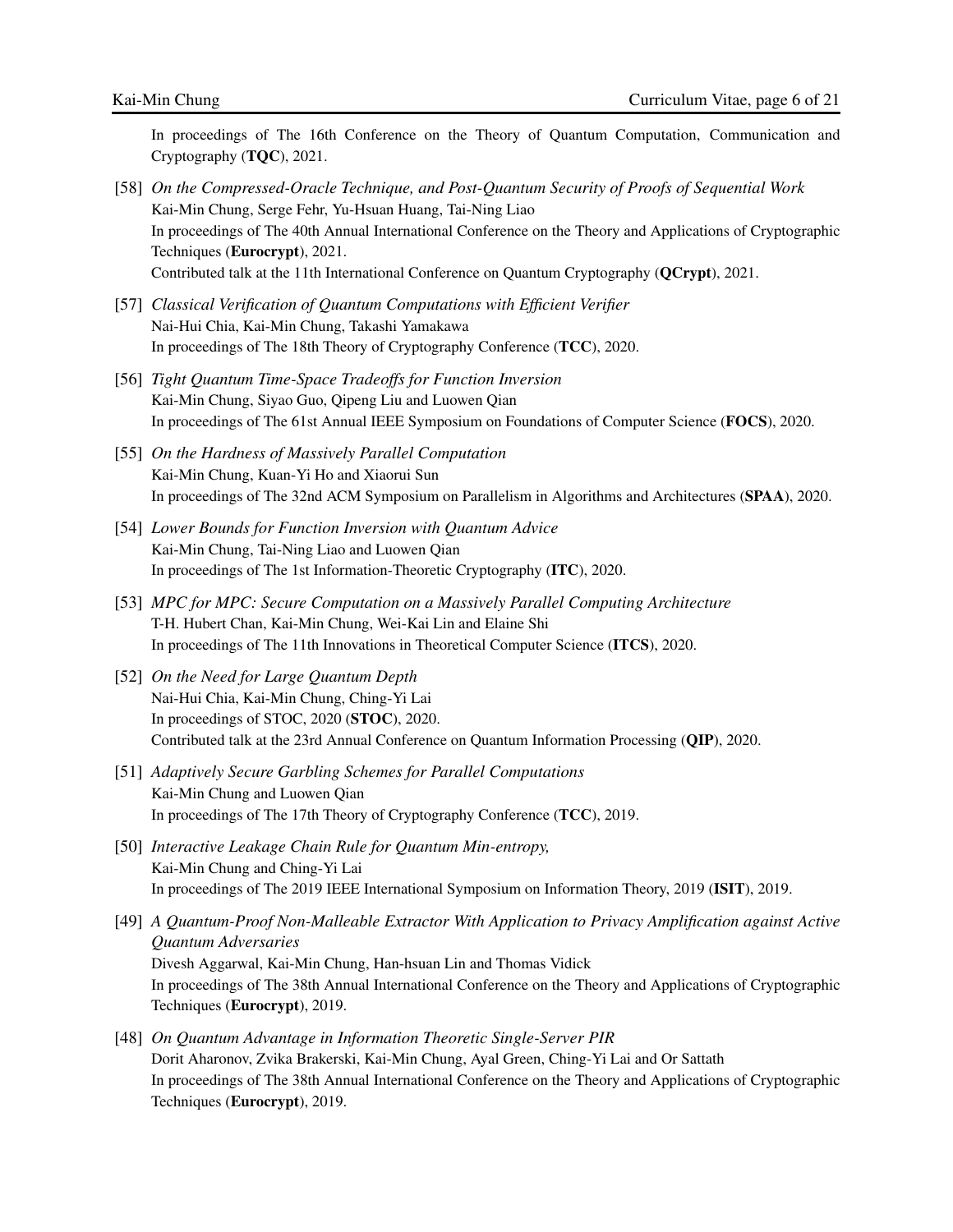[47] *Foundations of Differentially Oblivious Algorithms* T-H. Hubert Chan, Kai-Min Chung, Bruce Maggs and Elaine Shi In proceedings of ACM-SIAM Symposium on Discrete Algorithms (SODA), 2019. [46] *On the Algorithmic Power of Spiking Neural Networks* Kai-Min Chung, Chi-Ning Chou and Chi-Jen Lu In proceedings of The 10th Innovations in Theoretical Computer Science (ITCS), 2019. [45] *Game Theoretic Notions of Fairness in Multi-Party Coin Toss* Kai-Min Chung, Yue Guo, Wei-Kai Lin, Rafael Pass and Elaine Shi In proceedings of the 16th Theory of Cryptography Conference (TCC), 2018. [44] *On the Complexity of Simulating Auxiliary Input* Yi-Hsiu Chen, Kai-Min Chung, and Jyun-Jie Liao In proceedings of the 37th Annual International Conference on the Theory and Applications of Cryptographic Techniques (EUROCRYPT), 2018. [43] *On the Depth of Oblivious Parallel RAM* T-H. Hubert Chan, Kai-Min Chung, Elaine Shi In proceedings of the 23rd Annual International Conference on the Theory and Applications of Cryptology and Information Security (ASIACRYPT), 2017. [42] *Computational Notions of Quantum Min-Entropy* Yi-Hsiu Chen, Kai-Min Chung, Ching-Yi Lai, Salil Vadhan and Xiaodi Wu Contributed talk at the 7th International Conference on Quantum Cryptography (QCrypt), 2017. [41] *General Randomness Amplification with Non-signaling Security* Kai-Min Chung and Yaoyun Shi and Xiaodi Wu Contributed talk at the 20th Annual Conference on Quantum Information Processing (QIP), 2017. [40] *Delegating RAM Computations with Adaptive Soundness and Privacy* Prabhanjan Ananth and Yu-Chi Chen and Kai-Min Chung and Huijia Lin and Wei-Kai Lin In proceedings of the 14th Theory of Cryptography Conference (TCC-B), 2016. [39] *Cryptography for Parallel RAM via Indistinguishability Obfuscation* Yu-Chi Chen and Sherman S. M. Chow and Kai-Min Chung and Russell W. F. Lai and Wei-Kai Lin and Hong-Sheng Zhou In proceedings of the 7th Innovations in Theoretical Computer Science (ITCS), 2016. [38] *Oblivious Parallel RAM and Applications* Elette Boyle and Kai-Min Chung and Rafael Pass In proceedings of the 13th Theory of Cryptography Conference (TCC), 2016. [37] *Large-Scale Secure Computation: Multi-party Computation for (Parallel) RAM Programs* Elette Boyle and Kai-Min Chung and Rafael Pass In proceedings of the 35th International Cryptology Conference (Crypto), 2015. [36] *Constant-Round Concurrent Zero-knowledge from Indistinguishability Obfuscation* Kai-Min Chung and Huijia Lin and Rafael Pass In proceedings of the 35th International Cryptology Conference (Crypto), 2015. [35] *Parallel Repetition for Entangled k-player Games via Fast Quantum Search* Xiaodi Wu and Kai-Min Chung and Henry S. Yuen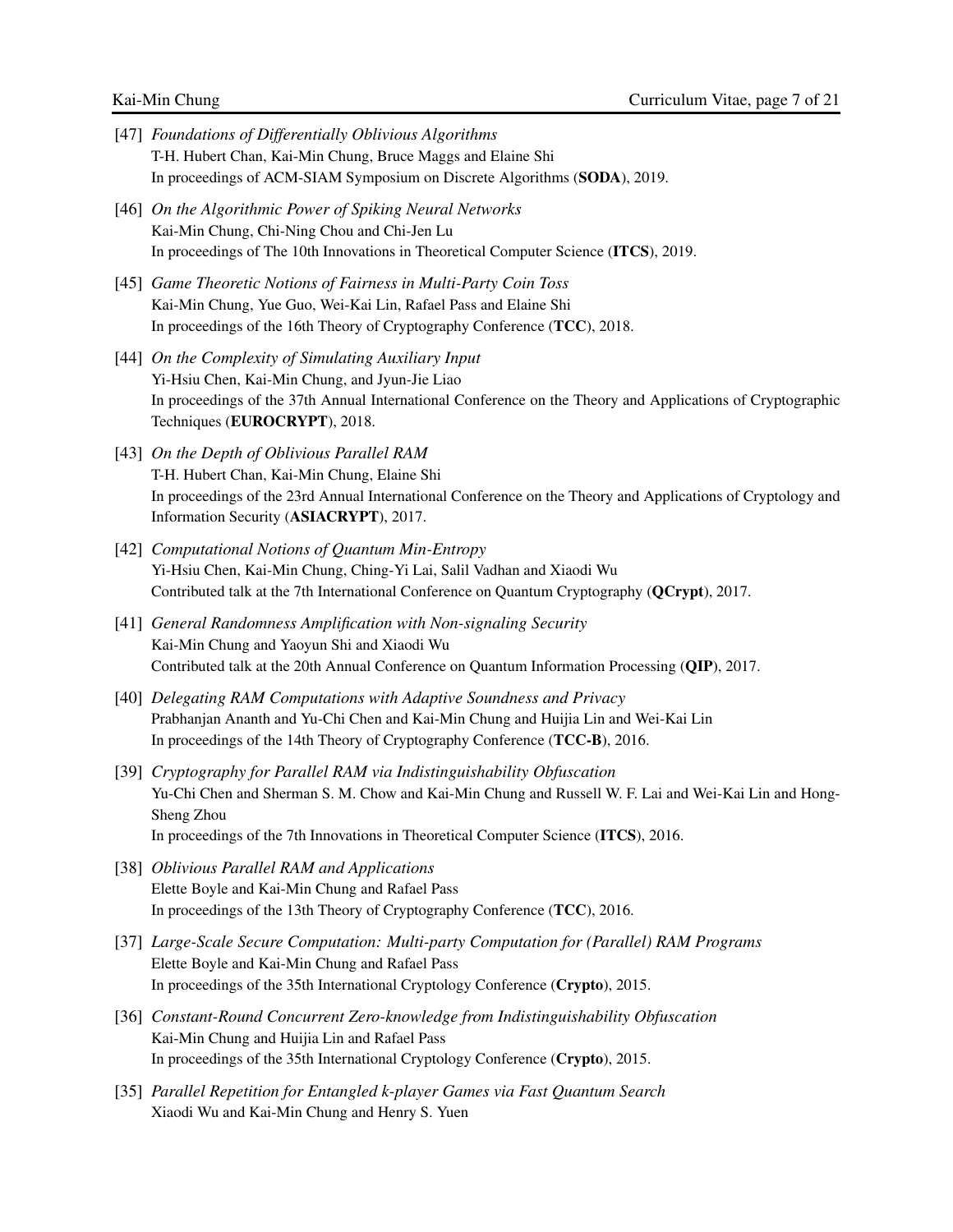In proceedings of the 30th Computational Complexity Conference (CCC), 2015.

- [34] *Tight Parallel Repetition Theorems for Public-Coin Arguments using KL-divergence* Kai-Min Chung and Rafael Pass In proceedings of the 12th Theory of Cryptography Conference (TCC), 2015.
- [33] *From Weak to Strong Zero-Knowledge and Applications* Kai-Min Chung and Edward Lui and Rafael Pass In proceedings of the 12th Theory of Cryptography Conference (TCC), 2015.
- [32] *Statistically-secure ORAM with*  $\tilde{O}(\log^2 n)$  *Overhead* Kai-Min Chung and Zhenming Liu and Rafael Pass In proceedings of the 20th Annual International Conference on the Theory and Application of Cryptology and Information Security (ASIACRYPT), 2014.
- [31] *On the Impossibility of Cryptography with Tamperable Randomness* Per Austrin and Kai-Min Chung and Mohammad Mahmoody and Rafael Pass and Karn Seth Algorithmica, 79(4):1052-1101, December 2017 In proceedings of the 34th International Cryptology Conference (CRYPTO), 2014.
- [30] *Distributed Algorithms for the Lovasz Local Lemma and Graph Coloring* Kai-Min Chung and Seth Pettie and Hsin-Hao Su In proceedings of the 2014 ACM Symposium on Principles of Distributed Computing (PODC), 2014.
- [29] *Physical Randomness Extractors: Generating Random Numbers with Minimal Assumptions* Kai-Min Chung and Yaoyun Shi and Xiaodi Wu Accepted as a *plenary talk* (joint with "Robust Protocols for Securely Expanding Randomness and Distributing Keys Using Untrusted Quantum Devices" by Carl Miller and Yaoyun Shi) at the 17th Conference on Quantum Information Processing (QIP), 2014.
- [28] *On Extractability (a.k.a. Differing-Inputs) Obfuscation* Elette Boyle and Kai-Min Chung and Rafael Pass In proceedings of the 11th IACR Theory of Cryptography Conference (TCC), 2014.
- [27] *4-Round Resettably-Sound Zero Knowledge* Kai-Min Chung and Rafail Ostrovsky and Rafael Pass and Muthuramakrishnan Venkitasubramaniam and Ivan Visconti In proceedings of the 11th IACR Theory of Cryptography Conference (TCC), 2014.
- [26] *Multi-Source Randomness Extractors Against Quantum Side Information, and their Applications* Kai-Min Chung and Xin Li and Xiaodi Wu In proceedings of ECCC 2014 (ECCC), 2014
- [25] *Interactive Coding, Revisited* Kai-Min Chung and Rafael Pass and Sidharth Telang In proceedings of the 54th Annual IEEE Symposium on Foundations of Computer Science (FOCS), 2013
- [24] *Constant-Round Concurrent Zero Knowledge From P-Certificates* Kai-Min Chung and Huijia Lin and Rafael Pass In proceedings of the 54th Annual IEEE Symposium on Foundations of Computer Science (FOCS), 2013
- [23] *Simultaneous Resettability from One-Way Functions* Kai-Min Chung and Rafail Ostrovsky and Rafael Pass and Ivan Visconti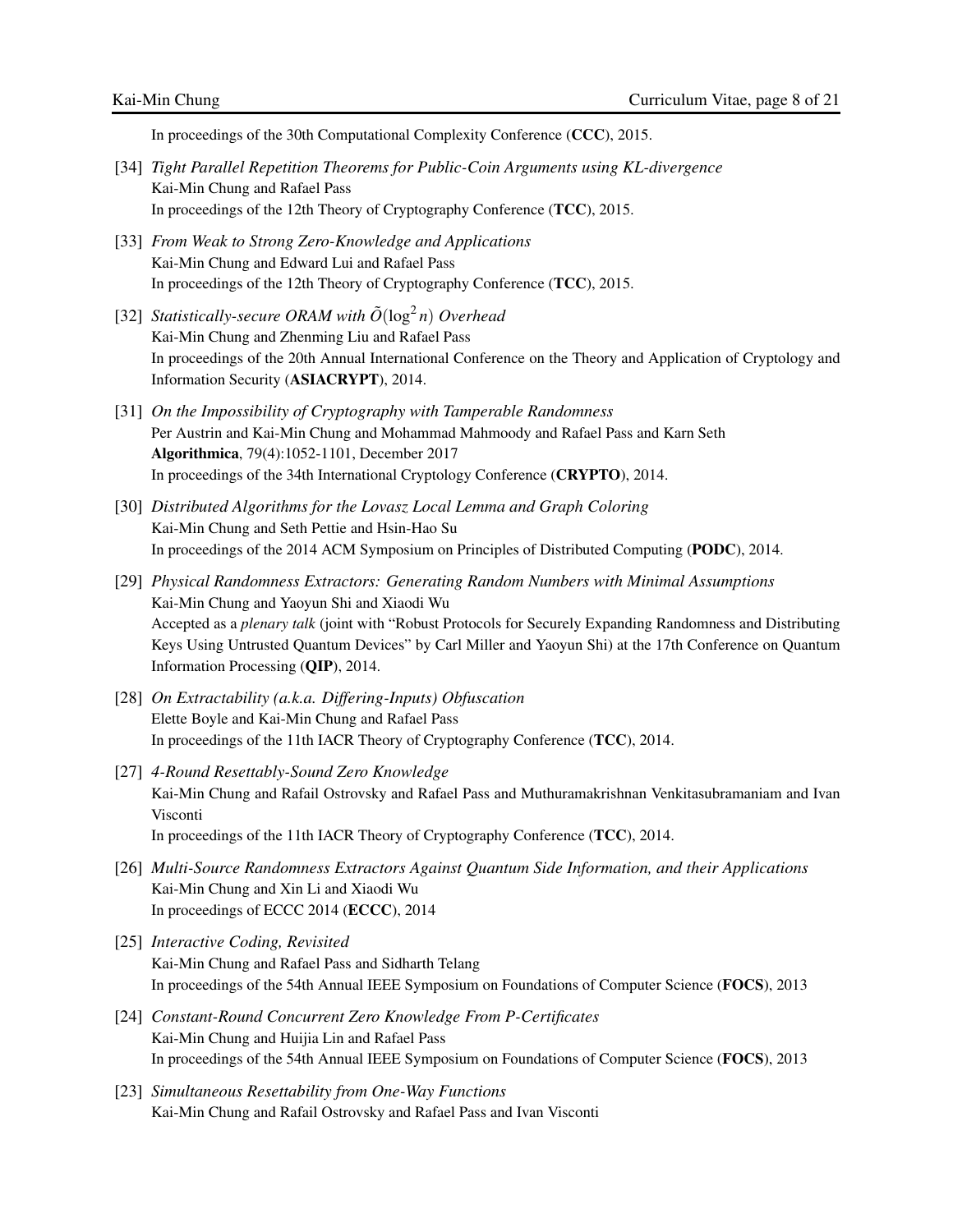In proceedings of the 54th Annual IEEE Symposium on Foundations of Computer Science (FOCS), 2013

- [22] *Why Simple Hash Functions Work: Exploiting the Entropy in a Data Stream* Kai-Min Chung and Michael Mitzenmacher and Salil P. Vadhan Theory of Computing, 9(30):897–945, 2013
- [21] *Functional Encryption from (Small) Hardware Tokens* Kai-Min Chung and Jonathan Katz and Hong-Sheng Zhou In proceedings of the 19th Annual International Conference on the Theory and Application of Cryptology and Information Security (ASIACRYPT), 2013
- [20] *Non-Black-Box Simulation from One-Way Functions And Applications to Resettable Security* Kai-Min Chung and Rafael Pass and Karn Seth In proceedings of the 45th ACM Symposium on Theory of Computing (STOC), 2013.
- [19] *On the Lattice Smoothing Parameter Problem* Kai-Min Chung and Daniel Dadush and Feng-Hao Liu and Chris Peikert In proceedings of the 28nd Annual IEEE Conference on Computational Complexity (CCC), 2013.
- [18] *Parallel Repetition Theorems for Interactive Arguments* Kai-Min Chung and Rafael Pass SIGACT News, Complexity Theory Column, Volumn 44 Issue 1, March 2013.
- [17] *Randomness-Dependent Message Security* Eleanor Birrell and Kai-Min Chung and Rafael Pass and Sidharth Telang In proceedings of the 10th IACR Theory of Cryptography Conference (TCC), 2013.
- [16] *Can Theories be Tested? A Cryptographic Treatment of Forecast Testing* Kai-Min Chung and Edward Lui and Rafael Pass In proceedings of the 4th Innovations in Theoretical Computer Science (ITCS), 2013
- [15] *On the Power of Nonuniformity in Proofs of Security* Kai-Min Chung and Huijia Lin and Mohammad Mahmoody and Rafael Pass In proceedings of the 4th Innovations in Theoretical Computer Science (ITCS), 2013
- [14] *The Knowledge Tightness of Parallel Zero-Knowledge* Kai-Min Chung and Rafael Pass and Wei-Lung Dustin Tseng In proceedings of the 9th IACR Theory of Cryptography Conference (TCC), 2012
- [13] *Chernoff-Hoeffding Bounds for Markov Chains: Generalized and Simplified* Kai-Min Chung and Henry Lam and Zhenming Liu and Michael Mitzenmacher In proceedings of the 28th International Symposium on Theoretical Aspects of Computer Science (STACS), 2012
- [12] *The Randomness Complexity of Parallel Repetition* Kai-Min Chung and Rafael Pass In proceedings of the 52nd Annual IEEE Symposium on Foundations of Computer Science (FOCS), 2011
- [11] *Memory Delegation* Kai-Min Chung and Yael Tauman Kalai and Feng-Hao Liu and Ran Raz In proceedings of the 31st Annual Cryptology Conference (CRYPTO), 2011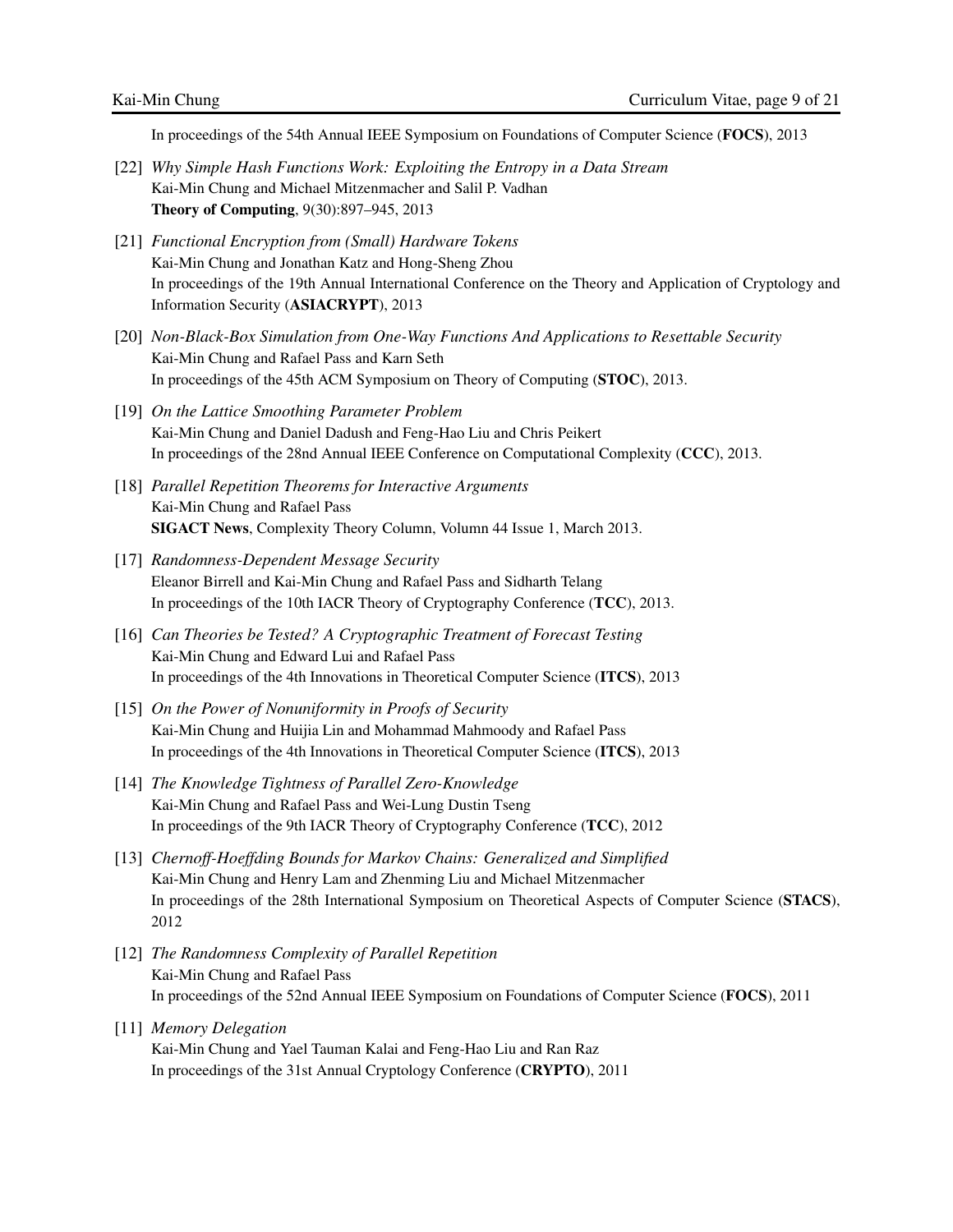- [10] *Efficient Secure Two-Party Exponentiation* Ching-Hua Yu and Sherman S.M. Chow and Kai-Min Chung and Feng-Hao Liu In proceedings of the Cryptographer's Track at the RSA Conference (CT-RSA), 2011
- [9] *Improved Delegation of Computation Using Fully Homomorphic Encryption* Kai-Min Chung and Yael Tauman Kalai and Salil P. Vadhan In proceedings of the 30th Annual Cryptology Conference (CRYPTO), 2010
- [8] *Efficient String-commitment From Weak Bit-commitment* Kai-Min Chung and Feng-Hao Liu and Chi-Jen Lu and Bo-Yin Yang In proceedings of the 16th Annual International Conference on the Theory and Application of Cryptology and Information Security (ASIACRYPT), 2010
- [7] *Parallel Repetition Theorems for Interactive Arguments* Kai-Min Chung and Feng-Hao Liu In proceedings of the 7th IACR Theory of Cryptography Conference (TCC), 2010 Best Student Paper ; invited to Journal of Cryptology.
- [6] *AMS Without 4-Wise Independence on Product Domains* Vladimir Braverman and Kai-Min Chung and Zhenming Liu and Michael Mitzenmacher and Rafail Ostrovsky In the proceedings of the 26th International Symposium on Theoretical Aspects of Computer Science (STACS), 2010
- [5] *Tight Bounds for Hashing Block Sources* Kai-Min Chung and Salil Vadhan In proceedings of Approximation, Randomization and Combinatorial Optimization. Algorithms and Techniques, 12th International Workshop, RANDOM 2008 (RANDOM), 2008
- [4] *S-t Connectivity on Digraphs with a Known Stationary Distribution* Kai-Min Chung and Omer Reingold and Salil Vadhan In proceedings of the 22nd Annual IEEE Conference on Computational Complexity (CCC), 2007 ACM Transactions on Algorithms, 7(3):30, 2011
- [3] *An Optimal Algorithm for Maximum-Density Segment Problem* Kai-Min Chung and Hsueh-I Lu In proceedings of European Symposium on Algorithms (ESA), 2003 SIAM Journal on Computing, 34(2):373-387, 2004
- [2] *Decomposition Methods for Linear Support Vector Machines, Neural Computation* Kai-Min Chung and Wei-Chun Kao and Chia-Liang Sun and Chih-Jen Lin In proceedings of International Conference on Acoustics, Speech, and Signal Processing (ICASSP), 2003. Neural Computation, 16:1689-1704, 2004.
- [1] *Radius Margin Bounds for Support Vector Machines with RBF Kernel* Kai-Min Chung and Wei-Chun Kao and Chia-Liang Sun and Li Lun Wang, Chih-Jen Lin In proceedings of International Conference on Neural Information Processing (ICONIP), 2002 Neural Computation, 15:2654-2681, 2003.

## JOURNAL PUBLICATIONS

[13] *Cryptography with Disposable Backdoors* Kai-Min Chung, Marios Georgiou, Ching-Yi Lai and Vassilis Zikas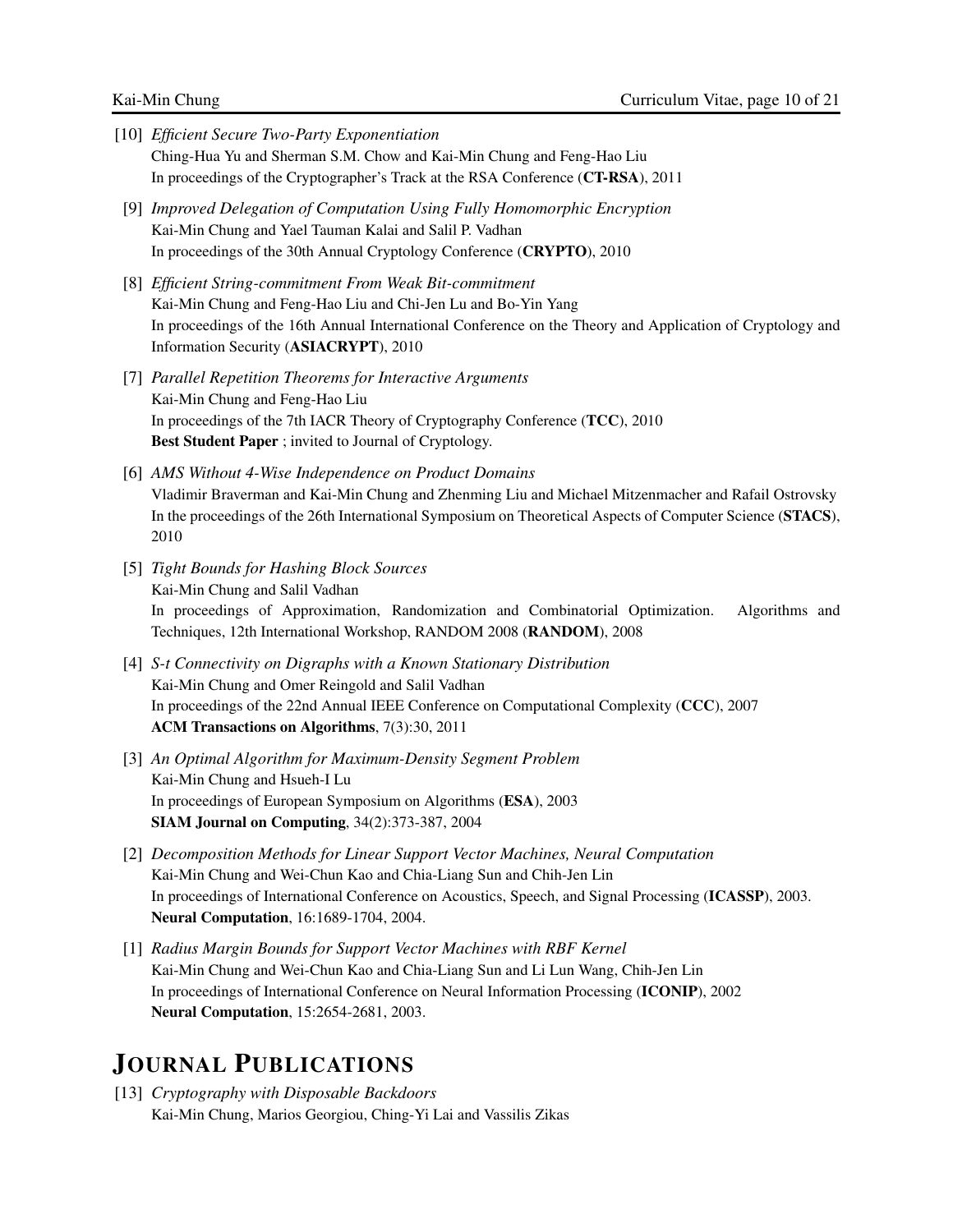Cryptography, 3(3): 22, September 2019

- [12] *Quantum encryption and generalized Shannon impossibility* Ching-Yi Lai and Kai-Min Chung Design, Codes and Cryptography, 87(9), 1961-1972, January 2019
- [11] *On Statistically-Secure Quantum Homomorphic Encryption* Ching-Yi Lai and Kai-Min Chung Quantum Information and Computation, 18(9-10): 785-794, August 2018
- [10] *Space-efficient classical and quantum algorithms for the shortest vector problem* Ching-Yi Lai and Yanlin Chen and Kai-Min Chung Quantum Information and Computation,18(3 & 4): 285-306,January 2018
- [9] *On the Impossibility of Cryptography with Tamperable Randomness* Per Austrin and Kai-Min Chung and Mohammad Mahmoody and Rafael Pass and Karn Seth Algorithmica, 79(4):1052-1101, December 2017
- [8] *Distributed algorithms for the Lovász local lemma and graph coloring* Kai-Min Chung, Seth Pettie, and Hsin-Hao Su Distributed Computing, 30(4):261-280, August 2017
- [7] *Non-Black-Box Simulation from One-Way Functions And Applications to Resettable Security* Kai-Min Chung and Rafael Pass and Karn Seth SIAM Journal on Computing, 45(2):415-458, May 2016
- [6] *Guest column: parallel repetition theorems for interactive arguments.* Kai-Min Chung and Rafael Pass SIGACT News, 44(1): 50-69, 2013
- [5] *Why Simple Hash Functions Work: Exploiting the Entropy in a Data Stream.* Kai-Min Chung and Michael Mitzenmacher and Salil P. Vadhan Theory of Computing, 9: 897-945, 2013
- [4] *S-T Connectivity on Digraphs with a Known Stationary Distribution* Kai-Min Chung and Omer Reingold and Salil Vadhan ACM Transactions on Algorithms, 7(3):30, 2011
- [3] *Decomposition Methods for Linear Support Vector Machines* Kai-Min Chung and Wei-Chun Kao and Chia-Liang Sun and Chih-Jen Lin Neural Computation, volume16, number8, pages1689-1704, August 2004
- [2] *An Optimal Algorithm for Maximum-Density Segment Problem* Kai-Min Chung and Hsueh-I Lu SIAM Journal on Computing, 34(2):373-387, 2004
- [1] *Radius Margin Bounds for Support Vector Machines with RBF Kernel* Kai-Min Chung and Wei-Chun Kao and Chia-Liang Sun and Li Lun Wang, Chih-Jen Lin Neural Computation, 15: 2654-2681, 2003.

## MANUSCRIPTS

[3] *Leakage Chain Rule and Superdense Coding* Kai-Min Chung and Ching-Yi Lai and Yi-Hsiu Chen and Xiaodi Wu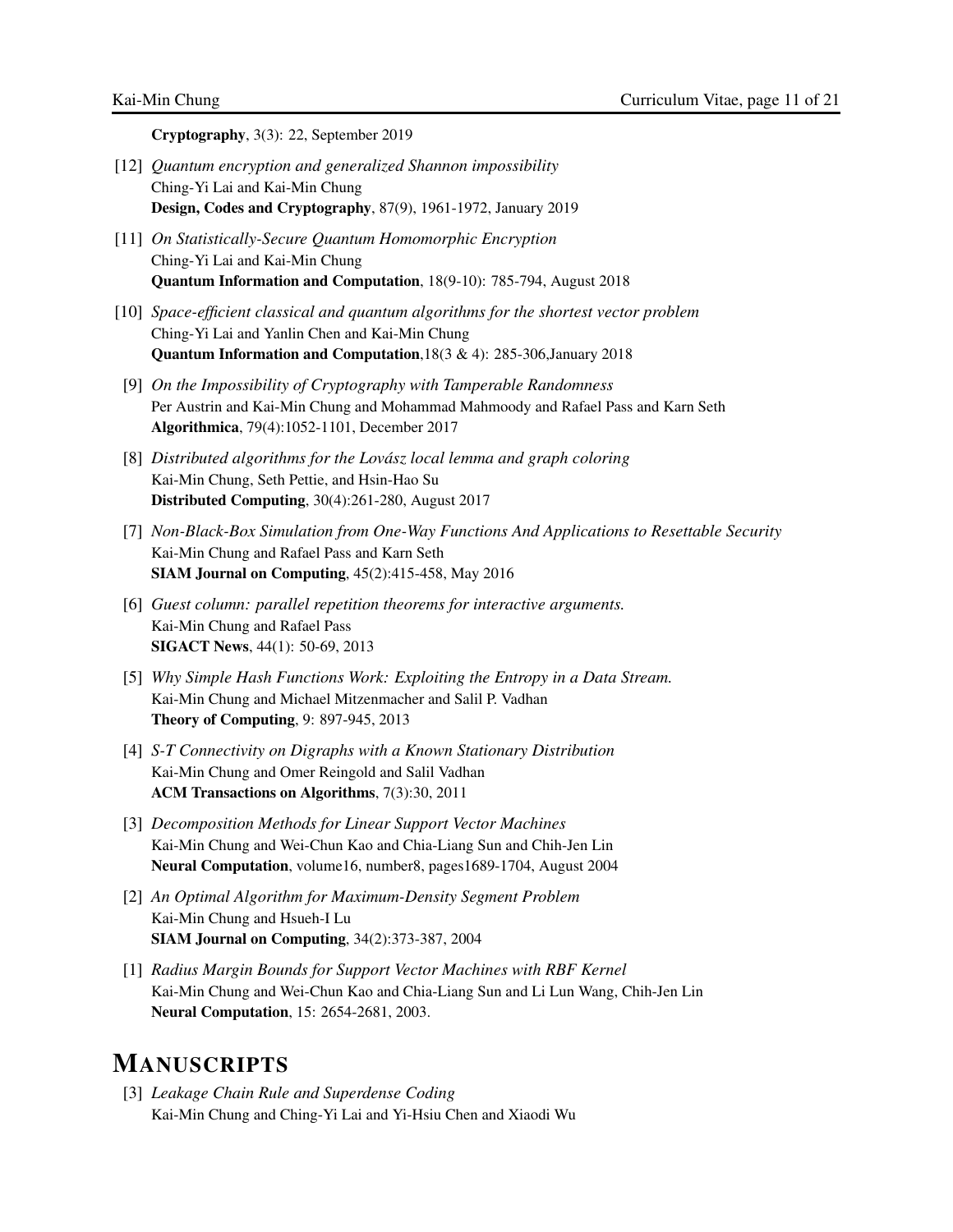Manuscript, 2017

- [2] *A Simple ORAM* Kai-Min Chung and Rafael Pass Manuscript, 2014
- [1] *Unprovable Security of Two-Message Zero-Knowledge* Kai-Min Chung and Edward Lui and Mohammad Mahmoody and Rafael Pass Manuscript, 2013

# BOOK CHAPTER

[1] *When Simple Hash Functions Suffices* Kai-Min Chung and Michael Mitzenmacher and Salil Vadhan Beyond the Worst-Case Analysis of Algorithms, Chapter 26, 2020

## RESEARCH ADVISING

### Postdoctoral Fellows

| <b>Chia-Liang Sun</b>                                                                      | Aug. 2021-Present   |
|--------------------------------------------------------------------------------------------|---------------------|
| • Ph.D., Mathematics, University of Texas at Austin, USA                                   |                     |
| • Research on Mathematics                                                                  |                     |
| Jyun-Ao Lin                                                                                | Oct. 2020-Present   |
| • Ph.D., Mathematics, Paris Diderot University 7, France                                   |                     |
| • Research on Mathematics                                                                  |                     |
| Gelo Noel Tabia (co-advised with Prof. Yeong-Cherng Liang)                                 | Oct. 2018-Present   |
| • Ph.D., Department of Physics and Astronomy, University of Waterloo, Canada               |                     |
| • Research on Quantum Cryptography                                                         |                     |
| Ching-Yi Lai                                                                               | Sep. 2015-Jul. 2018 |
| • Ph.D., Electrical Engineering, University of Southern California, Los Angeles            |                     |
| • Research on Quantum Information Theory and Quantum Cryptography                          |                     |
| • Now as an assistant professor at Inst. of Comm. Eng., National Chiao Tung University     |                     |
| Yu-Chi Chen                                                                                | Jan. 2014-Jul. 2017 |
| • Ph.D., Computer Science, National Chung Hsing University                                 |                     |
| • Research on Cryptography                                                                 |                     |
| • Now as an assistant professor at Dept. of Comp. Sci. and Engineering, Yuan Ze University |                     |
| <b>Han-Hsuan Lin</b>                                                                       | Oct. 2016-Nov. 2016 |
| • Ph.D., Physics, Massachusetts Institute of Technology                                    |                     |
| • Research on Quantum Information                                                          |                     |
| • Now as a postdoc at UT Austin                                                            |                     |
| esearch Assistants                                                                         |                     |

Research Assistants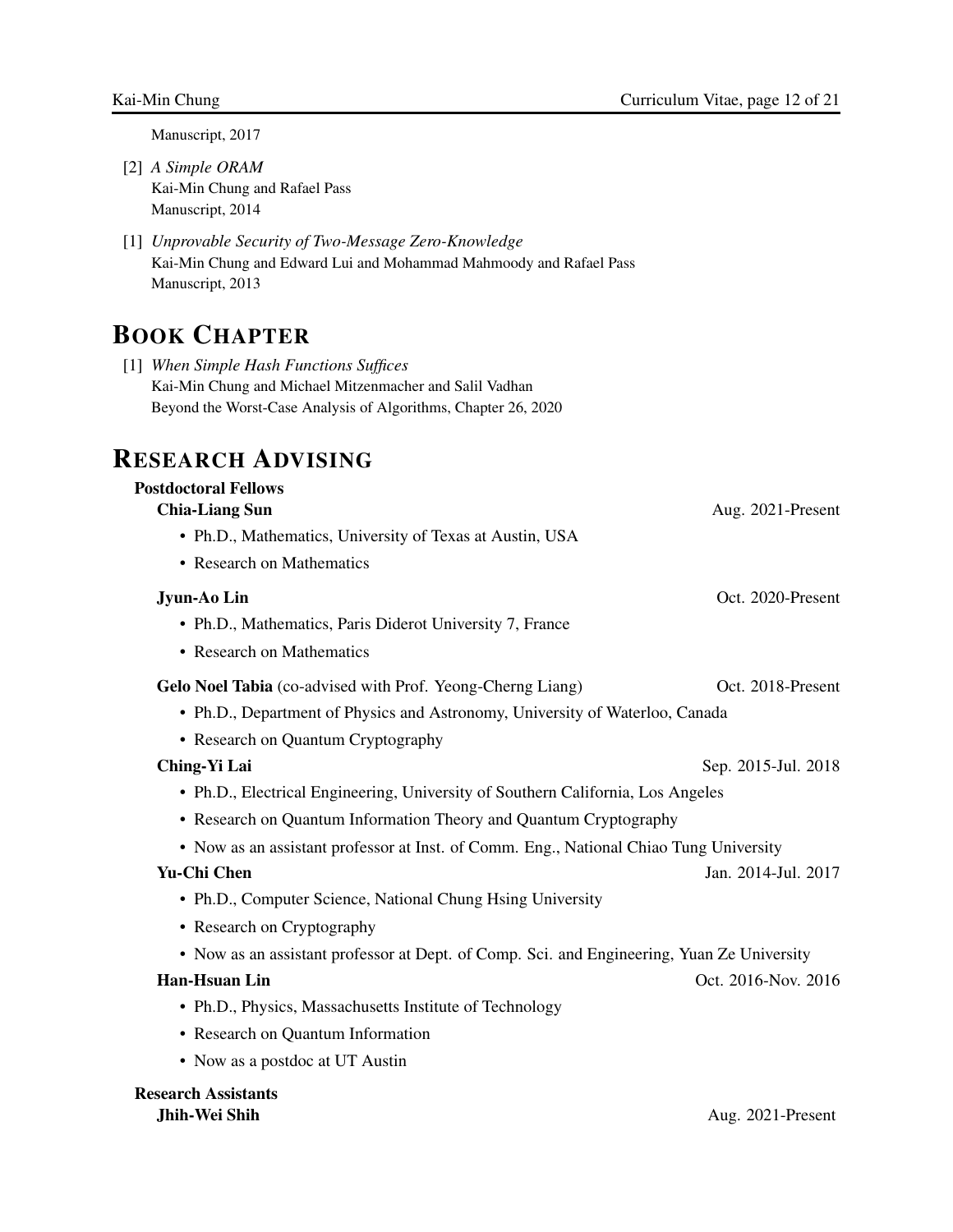- B.S., Department of Electrical Engineering, National Taiwan Normal University
- Research on Algorithms, Computational Complexity

Hsiao-Yu Hu Mar. 2021-Present

- B.S., Department of Industrial Engineering and Engineering Management, National Tsing Hua University
- Research on Algorithms

#### Wei-Hsiang Hung **Music Accord Contract Contract Contract Contract Contract Contract Contract Contract Contract Contract Contract Contract Contract Contract Contract Contract Contract Contract Contract Contract Contract Con**

- B.S., Interdisciplinary Program of Electrical Engineering and Computer Science, National Tsing Hua University.
- Research on Cryptography

#### Yao-Ching Hsieh Jul. 2020-Present

- B.S., Computer Science and Information Engineering, National Taiwan University.
- Research on Cryptography

#### **Yuan-Ho Yao** Apr. 2020-Mar. 2021

- M.S., Philosophy, National Yang Min University
- Research on Communication Complexity

#### **Yao-Ting Lin** Jan. 2020-Present

- M.S., Department of Physics, National Taiwan University.
- Research on Cryptography, Quantum Information

## Shiuan Fu Dec. 2019-May. 2022

- M.S., Mathematics, National Taiwan University.
- Research on Cryptography, Algorithms, Quantum Information, Computational Complexity

### Yi-Hsin Ma Jul. 2019-Apr. 2021

- M.S., Department of Applied Mathematics, National Chiao-Tung University.
- Research on Quantum Information

## **Yu-Ching Shen** Jun. 2019-Present • M.S., Department of Physics, National Taiwan University. • Research on Cryptography **Yi Lee** Mar. 2019-Nov. 2020 • M.S., Department of Mathematics, Johns Hopkins University. • PhD student, University of Maryland • Research on Cryptography, Quantum Information Chun-Hsiang Chan Sep. 2018-Jul. 2019 • B.S., Electrical Engineering, National Taiwan University • Research on Cryptography Hao-Ting Wei Sep. 2018-Mar. 2019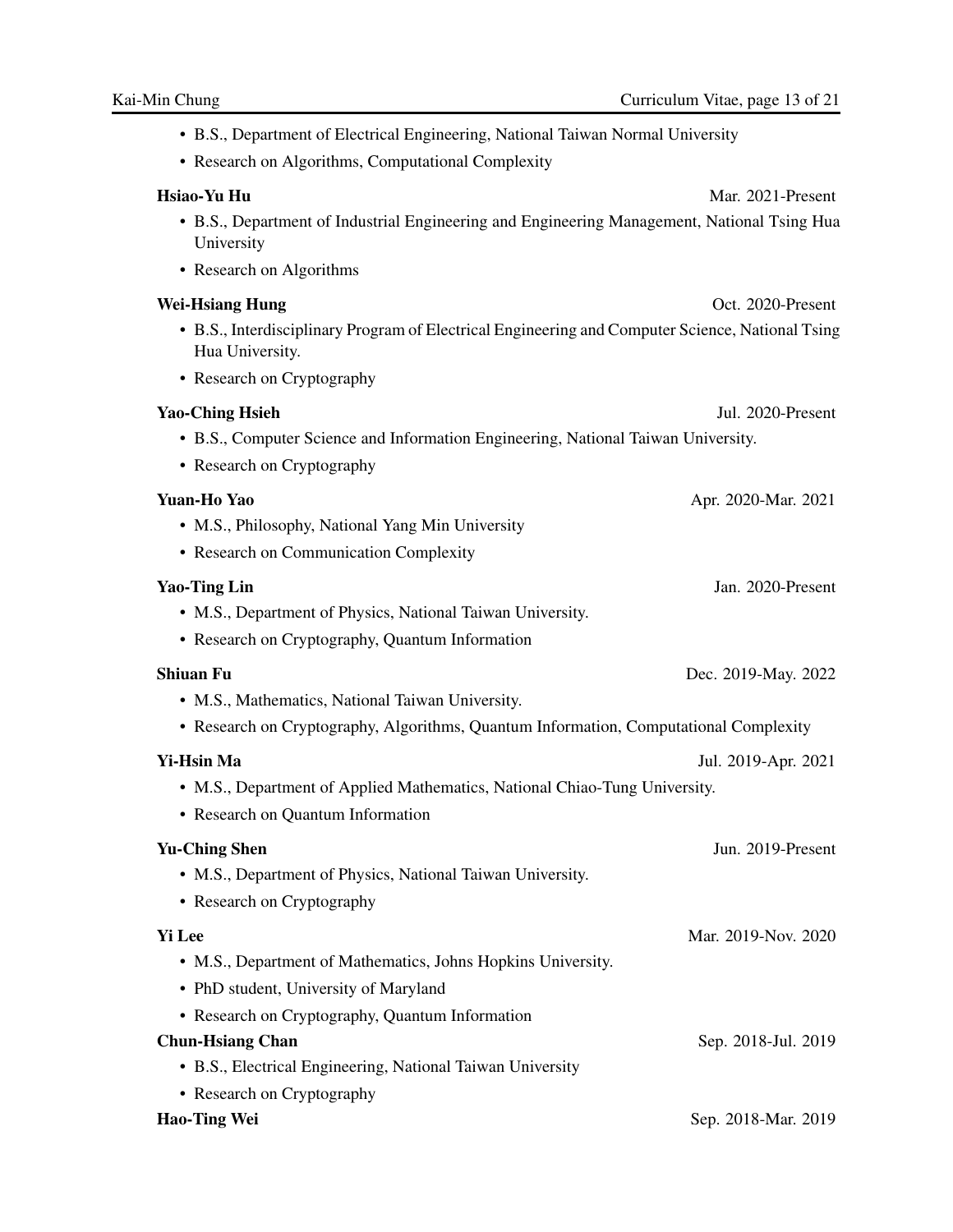| • M.S., Department of Industrial Engineering, National Tsing Hua University. |  |  |  |
|------------------------------------------------------------------------------|--|--|--|
|                                                                              |  |  |  |

| • Research on Algorithms                                                                                               |                      |
|------------------------------------------------------------------------------------------------------------------------|----------------------|
| <b>Hao Chung</b>                                                                                                       | Aug. 2018-Feb. 2021  |
| • M.S., Electrical Engineering, National Taiwan University                                                             |                      |
| • PhD student, Carnegie Mellon University                                                                              |                      |
| • Research on Cryptography, Quantum Information                                                                        |                      |
| Kuan-Yi Ho                                                                                                             | Dec. 2017-Aug. 2018  |
| • B.S., Electrical Engineering, National Taiwan University                                                             |                      |
| • Research on Algorithms and Complexity                                                                                |                      |
| <b>Chun-Peng Chang</b>                                                                                                 | Sep. 2017-Apr. 2018  |
| • Ph.D., Physics, National Tsing Hua University                                                                        |                      |
| • Research on Quantum Key Distribution Protocols                                                                       |                      |
| Jyun-Jie Liao                                                                                                          | Nov. 2016-Aug. 2018  |
| • B.S., Undergraduate Honors Program of Electrical Engineering and Computer Science, National<br>Chiao Tung University |                      |
| • Research on Computational Complexity and Algorithms                                                                  |                      |
| <b>Yin-Hsun Huang</b>                                                                                                  | Nov. 2016-Jul. 2017  |
| • B.S., Electrical Engineering, National Taiwan University                                                             |                      |
| • Research on Cryptography                                                                                             |                      |
| <b>Chi-Ning Chou</b>                                                                                                   | Jun. 2016-Jul. 2017  |
| • B.S., Computer Science, National Taiwan University                                                                   |                      |
| • Research on Computational Complexity and Algorithms                                                                  |                      |
| <b>Yan-Lin Chen</b>                                                                                                    | Jul. 2016-Jun. 2020  |
| • M.S., Electrical Engineering, National Taiwan University                                                             |                      |
| • PhD student, Centrum Wiskunde en Informatica                                                                         |                      |
| • Research on Quantum Information and Cryptography                                                                     |                      |
| <b>Tsung-Hsuan Hung</b>                                                                                                | Jul. 2015-Jan. 2017  |
| • M.S., Mathematical Modeling and Scientific Computing, National Chiao Tung University                                 |                      |
| • Research on Cryptography                                                                                             |                      |
| Wei-Kai Lin                                                                                                            | Nov. 2014-Jul. 2016  |
| • M.S., Electrical Engineering, National Taiwan University                                                             |                      |
| • Research on Cryptography                                                                                             |                      |
| <b>Graduate Students</b>                                                                                               |                      |
| <b>Tong-Nong Lin</b>                                                                                                   | Aug. 2018-Jul. 2019  |
| • M.S. Student, Electrical Engineering, National Taiwan University                                                     |                      |
| • Research on Algorithm and Complexity                                                                                 |                      |
| <b>Mi-Ying Huang</b>                                                                                                   | Jul. 2018- Aug. 2021 |
| • M.S. Student, Department of Electrophysics, National Chiao Tung university                                           |                      |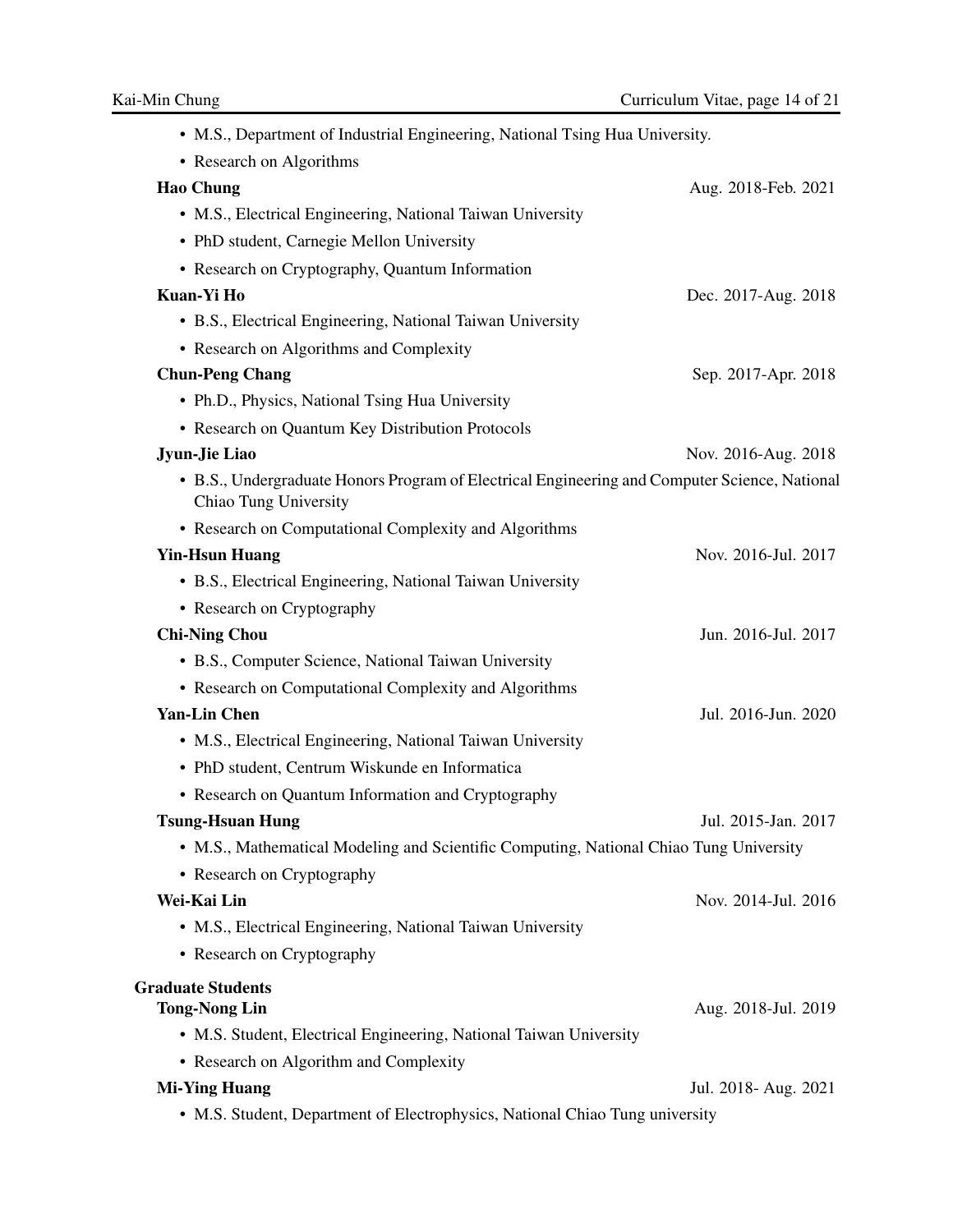| • Research on quantum cryptography, complexity theory, and quantum information            |                      |
|-------------------------------------------------------------------------------------------|----------------------|
| <b>Hsien-Ming Pan</b>                                                                     | Sep. 2018-June. 2020 |
| • M.S. Student, Department of Mathematics, National Tsing Hua University                  |                      |
| <b>I-Hung Hsu</b>                                                                         | Sep. 2017-Jun. 2019  |
| • M.S. Student, Department of Mathematics, National Tsing Hua University                  |                      |
| • Research on Algorithm and Complexity                                                    |                      |
| <b>Tsung-Hsuan Hung</b>                                                                   | Feb. 2017-Aug. 2018  |
| • Ph.D. student, Computer Science and Information Engineering, National Taiwan University |                      |
| • Research on Cryptography                                                                |                      |
| Hao Chung (co-advised)                                                                    | Jul. 2016-Aug. 2018  |
| • M.S., Electrical Engineering, National Taiwan University                                |                      |
| • Research on Cryptography, Quantum Information                                           |                      |
| <b>Chiao-Hsun Wang</b>                                                                    | Sep. 2015-Aug. 2017  |
| • M.S. Student, Physics Department, National Taiwan University                            |                      |
| • Research on Quantum Cryptography                                                        |                      |
| Yan-Lin Chan (co-advised)                                                                 | May 2014-Jun. 2016   |
| • M.S. Student, Electrical Engineering, National Taiwan University                        |                      |
| • Research on Quantum Information and Cryptography                                        |                      |
| Kai-Bin Huang (short-term co-advised)                                                     | May 2014-Dec. 2014   |
| • Ph.D. student, Computer Science, National Chengchi University                           |                      |
| • Research on Cryptography                                                                |                      |
| <b>Undergraduate Students</b>                                                             |                      |
| <b>Tzu-Hsiang Huang</b>                                                                   | Apr. 2022-Present    |
| • Department of Computer Science and Information Engineering, National Taiwan University  |                      |
| • Research on Cryptography                                                                |                      |
| Hsi Tai                                                                                   | Jul. 2020-Dec. 2020  |
| • Computer Science, University of Michigan                                                |                      |
| • Research on Cryptography                                                                |                      |
| <b>Tai-Ning Liao</b>                                                                      | Sep. 2018-Jan. 2020  |
| • Department of Electrical Engineering, National Taiwan University                        |                      |
| Chun-Chi Wu                                                                               | Sep. 2018-Feb. 2019  |
| • Department of Electrical Engineering, National Taiwan University                        |                      |
| <b>Tun-Yi Chang</b>                                                                       | Feb. 2016-Jul. 2017  |
| • Department of Physics, National Taiwan University                                       |                      |
| Kuan-Yi Ho                                                                                | Jul. 2016-Jul. 2017  |
| • Electrical Engineering, National Taiwan University                                      |                      |
| • Research on Algorithm and Complexity                                                    |                      |
| Chi-Ning Chou (summer intern)                                                             | Jul. 2015-Aug. 2015  |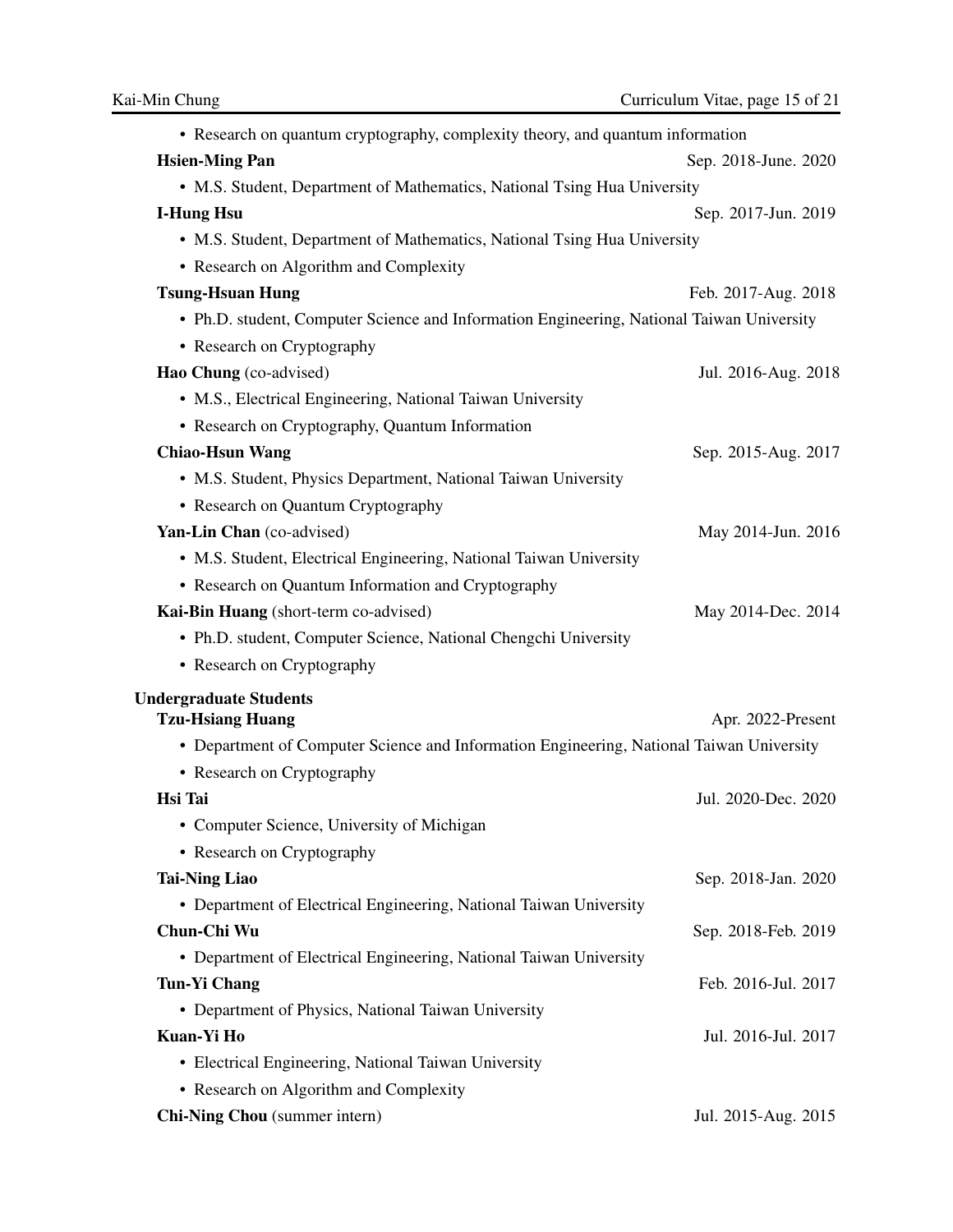- Computer Science, National Taiwan University
- Research on Cryptography

# VISITORS HOSTED

## Short Term Visitors

| Hao Chung (Carnegie Mellon University, USA)                                                      | Dec. 31, 2021-Jan. 22, 2022 |
|--------------------------------------------------------------------------------------------------|-----------------------------|
| Yan-Lin Chen (CWI and QuSoft, Netherlands)                                                       | Dec. 17, 2021-Jan. 15, 2022 |
| Yan-Lin Chen (CWI and QuSoft, Netherlands)                                                       | Dec. 21, 2020-Jan. 15, 2021 |
| Liang Yeong-Cherng (NCKU, Taiwan)                                                                | July. 8-15, 2020            |
| Jyun-Ao Lin(Xiamen University Malaysia, Malaysia)                                                | Feb. 14-Mar.22, 2020        |
| Hoeteck Wee (École normale supérieure, France)                                                   | Jan. 1-7, 2020              |
| Hubert Chan (The University of Hong Kong, China)                                                 | Dec. 23, 2019-Jan. 3, 2020  |
| Elaine Shi (Cornell University, USA)                                                             | Dec. 17, 2019-Jan. 10, 2020 |
| Min-Hsiu Hsieh (University of Technology Sydney, Australia)                                      | Nov. 29, 2019-Jan. 25, 2020 |
| Yuyi Wang (ETH Zürich, Switzerland)                                                              | Oct. 28-Nov. 7, 2019        |
| Takashi Yamakawa (NTT, Japan)                                                                    | Oct. 6-Nov. 5, 2019         |
| Han-Hsuan Lin (UTCS, USA)                                                                        | Aug. 19-Sep. 4, 2019        |
| Hong-Sheng Zhou (Virginia Commonwealth University, USA)                                          | Jul. 2-4, 2019              |
| Penghui Yao (Nanjing University, China)                                                          | Feb. 17-28, 2019            |
| Shota Yamada (National Institute of Advanced Industrial Science and Technology) Apr. 14-21, 2019 |                             |
| Angela Capel Cuevas (ICMAT-Institute of Mathematical Sciences, Spain)                            | Jun. 25-Sep. 14, 2018       |
| Chen-Fu Chiang (SUNY Polytechnic Institute, USA)                                                 | Jun. 6, 2018                |
| Somitra Kumar Sanadhya (IIT Ropar, India)                                                        | May 15-Jul. 19, 2018        |
| Amit Kumar Chauhan (IIT Ropar, India)                                                            | May 15-Jul. 29, 2018        |
| Min-Hsiu Hsieh (University of Technology Sydney, Australia)                                      | Apr. 2, 2018                |
| Yingkai Ouyang (National University of Singapore, Singapore)                                     | Mar. 14-22, 2018            |
| Zvika Brakersk (Weizmann Institute of Science, Israel)                                           | Feb. 15-24, 2018            |
| Elette Boyle (IDC Herzliya, Israel)                                                              | Feb. 15-24, 2018            |
| Yicong Zheng (National University of Singapore, Singapore)                                       | Dec. 3-9, 2017              |
| Danny Chen (University of Notre Dame, USA)                                                       | Nov. 26-Dec. 4, 2017        |
| Kharchenko Natalia (Universite Pierre et Marie Curie, France)                                    | Oct. 1-Nov. 30, 2017        |
| Masahito Hayashi (Nagoya University, Japan)                                                      | Aug. 27-Sep. 1, 2017        |
| Hao-Chung Cheng (University of Technology Sydney, Australia)                                     | Jul. 10-14, 2017            |
| Yicong Zheng (National University of Singapore, Singapore)                                       | May 7-14, 2017              |
| Xiongfeng Ma (TsingHua University, Beijing, China)                                               | Feb. 13-19, 2017            |
| Min-Hsiu Hsieh (University of Technology Sydney, Australia)                                      | Jan. 25-Feb. 16, 2017       |
| Vassilis Zikas (Rensselaer Polytechnic Institute, New York, USA)                                 | Jan. 5-13, 2017             |
| Luca Trevisan (University of California, Berkeley, USA)                                          | Jan. 3-9, 2017              |
| Cedric Lin (University of Maryland, USA)                                                         | Dec. 25, 2016-Jan. 6, 2017  |
| Prabhanjan Ananth (University of California, Los Angeles, USA)                                   | Dec. 5-16, 2016             |
| Marios Georgiou (City University of New York, USA)                                               | Oct. 31-Nov. 6, 2016        |
| Ilan Komargodsk (Weizmann Institute of Science, Israel)                                          | Oct. 1-15, 2016             |
| Mark Bun (Harvard University, USA)                                                               | May 16-25, 2016             |
| Yuichi Yoshida (National Institute of Informatics, Japan)                                        | May 16-18, 2016             |
| Georgios Piliouras (Singapore University of Technology and Design, Singapore)                    | May 15-18, 2016             |
| Anthony Man-Cho, So (The Chinese University of Hong Kong, Hong Kong)                             | Mar. 25-28, 2016            |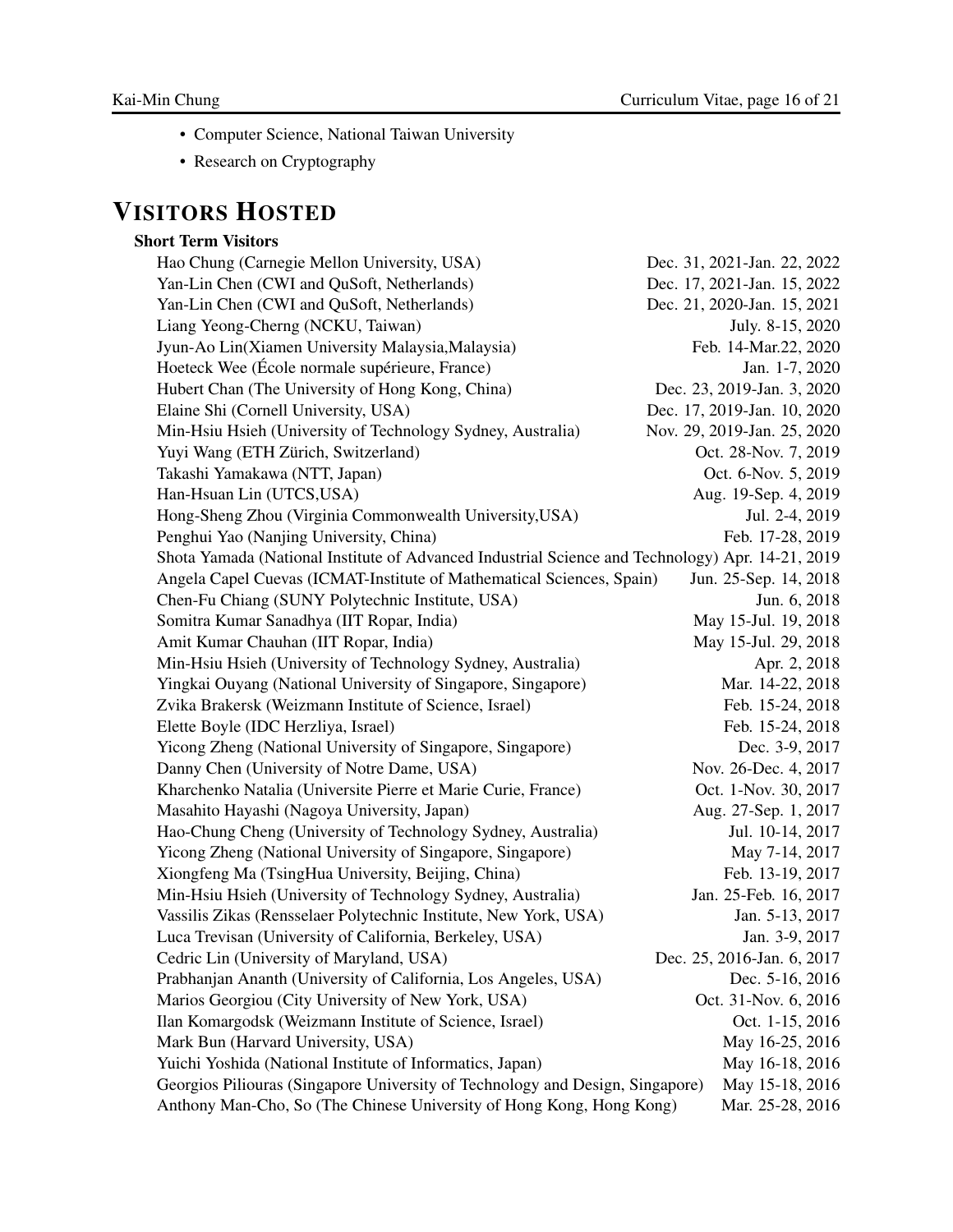| Shengyu Zhang (The Chinese University of Hong Kong, Hong Kong)      | Mar. 25-28, 2016      |
|---------------------------------------------------------------------|-----------------------|
| Xin Han (Dalian University of Technology, China)                    | May 13-17, 2016       |
| Ran Cohan (Bar-Ilan University, Israel)                             | May 01-10, 2016       |
| Mark Simkin (Saarland University, Germany)                          | Mar. 01-10, 2016      |
| Yuval Ishai (Technion, Israel and UCLA, USA)                        | Feb. 29-Mar. 10, 2016 |
| Hsin-Hao Su (Massachusetts Institute of Technology, USA)            | Dec. 23-26, 2015      |
| Meng-Tsung Tsai (Rutgers University, USA)                           | Dec. 17-24, 2015      |
| Nai-Hui, Chia (Penn State University, USA)                          | Dec. 16-23, 2015      |
| Christopher Williamson (Chinese University of Hong Kong)            | Dec. 6-8, 2015        |
| Luca Trevisan (University of California, Berkeley, USA)             | Dec. 5-15, 2015       |
| Gang Xu (Beijing University of Posts and Telecommunications, China) | Dec. 1-9, 2015        |
| Hao-Chung Cheng (University of Technology Sydney, Australia)        | Nov. 27-Dec. 2, 2015  |
| Thomas Steinke (Harvard University, USA)                            | Aug. 22-27, 2015      |
| Siyao Guo (CUHK, Hong Kong)                                         | Apr. 20-25, 2015      |
| Yeong-Cherng Liang (NCKU, Taiwan)                                   | Apr. 13-15, 2015      |
| Muthuramakrishnan Venkitasubramaniam (Rochester University, USA)    | Mar. 8-14, 2015       |
| Lior Seeman (Cornell University, USA)                               | Dec. 18-23, 2014      |
| Yitong Yin (Nanjing University, China)                              | Dec. 15-25, 2014      |
| Fang Song (University of Waterloo, Canada)                          | Dec. 6-13, 2014       |
| Arno Mittelbach (CASED, Germany)                                    | Dec. 3-6, 2014        |
| Christina Brzuska (Microsoft Research Cambridge, UK)                | Dec. 3-6, 2014        |
| Andrej Bogdanov (CUHK, Hong Kong)                                   | Nov. 18-23, 2014      |
| Chung-Chih Li (Illinois State University, USA)                      | Jul. 9, 2014          |
| Hsin-Hao Su (University of Michigan, USA)                           | Jan. 25-28, 2014      |
| Sze-Ming Sherman Chow (CUHK, Hong Kong)                             | Jan. 9-15, 2014       |
| David Xiao (CNRS, France)                                           | Nov. 20-23, 2013      |

# TALKS

| <b>Potential and Limit of Quantum Computing (Popular Science Talk)</b><br>Post-quantum Cryptography Forum, Taiwan                                                                                                    | 01/14/2022 |
|----------------------------------------------------------------------------------------------------------------------------------------------------------------------------------------------------------------------|------------|
| A personal view on quantum computation and cryptography and an interactive discussion<br>Institute of Statistical Science, Academia Sinica, Taiwan                                                                   | 10/18/2021 |
| <b>Compressed Oracle as a Quantum Lazy Sampling Technique</b><br>Workshop on Quantum Techniques for Provable Security (QUIQUES), Croatia (Virtual) 10/17/2021                                                        |            |
| <b>Tight Quantum Time-Space Tradeoffs for Function Inversion</b><br>International Conference on the 16th TQC 2021, Latvia (Virtual)<br>The Second Kyoto Workshop on Quantum Information, Computation, and Foundation | 07/07/2021 |
| (QICF21), Japan (Virtual)                                                                                                                                                                                            | 09/14/2021 |

## On the Power of Hybrid Classical and Low-depth Quantum Computation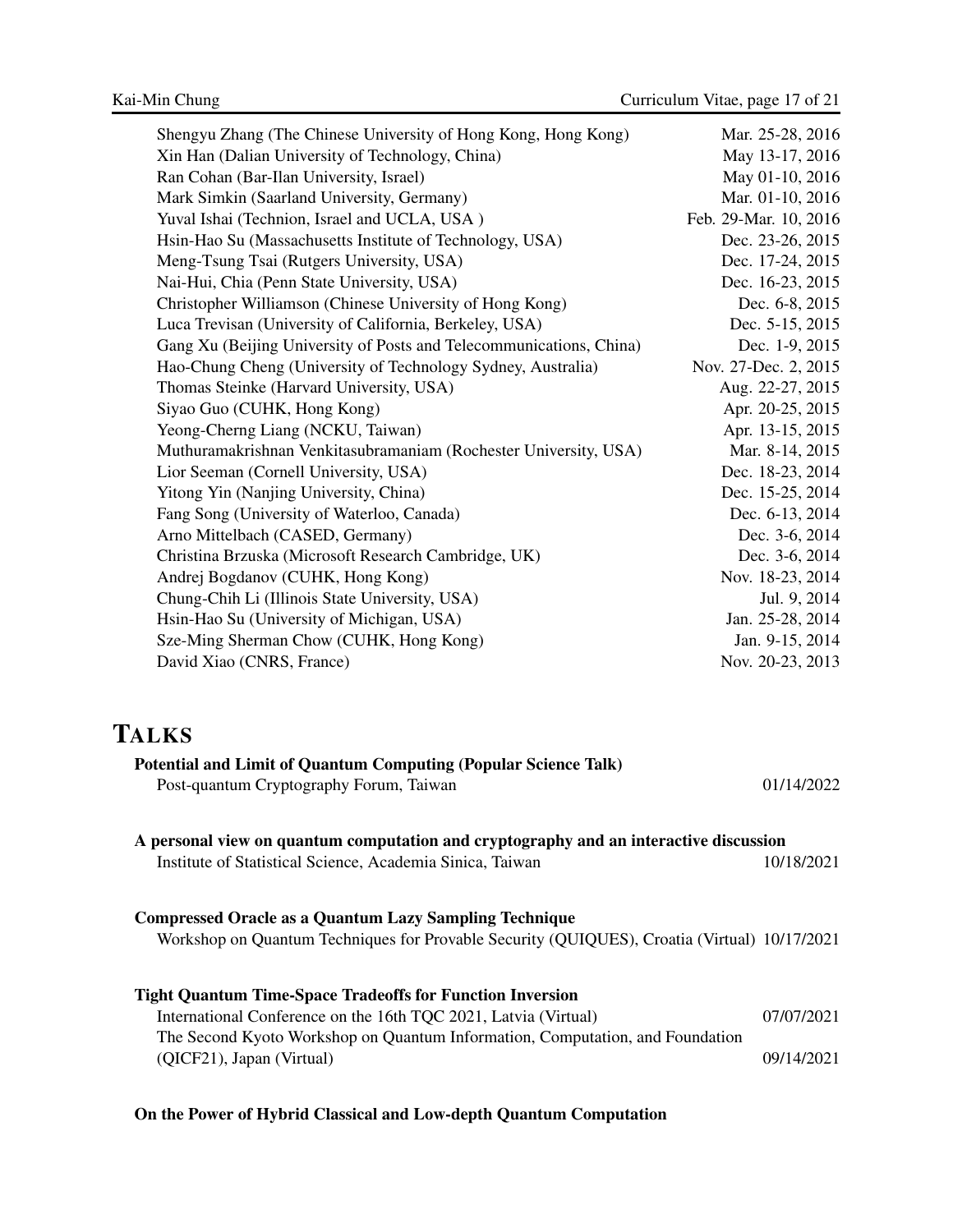| Institute of Network Engineering Seminar, NYCU, Taiwan<br>Department of Computer Science Seminar, NTHU, Taiwan<br>Joint CQSE-NCTS-CASTS-CTP Seminar, NTU, Taiwan<br>Workshop on Quantum Science and Technology (QST), Taiwan | 05/05/2021<br>04/28/2021<br>04/16/2021<br>08/20/2020 |  |  |
|------------------------------------------------------------------------------------------------------------------------------------------------------------------------------------------------------------------------------|------------------------------------------------------|--|--|
| How well can a classical client delegate quantum computation?<br>Pengcheng Lab Quantum Computing Research Center, China<br>Centre for Quantum Software and Information, UTS, Australia                                       | 07/17/2020<br>06/02/2020                             |  |  |
| <b>Quantum Cryptography and Quantum Complexity</b><br>Quantum Information Science (QIS) and Mathematics, Taiwan                                                                                                              | 10/17/2020                                           |  |  |
| Meeting the Quantum Era — A Brief Talk on the Potential and Limits of Quantum Computing                                                                                                                                      |                                                      |  |  |
| (Popular Science Talk)<br>Institute of Information Science, Academia Sinica, Taiwan                                                                                                                                          | 10/26/2019                                           |  |  |
| <b>TCS, Crypto and Quantum</b><br>Institute of Information Science, Academia Sinica, Taiwan                                                                                                                                  | 11/29/2019                                           |  |  |
| On the Hardness of Massively Parallel Computation                                                                                                                                                                            |                                                      |  |  |
| Lower Bounds in Cryptography, Bertinoro, Italy<br>Department of Computer Science, Cornell University, USA                                                                                                                    | 07/08/2019<br>08/01/2019                             |  |  |
| On the Algorithmic Power of Spiking Neural Networks<br>AI forum 2019, National Chung Hsing University, Taiwan                                                                                                                | 04/26/2019                                           |  |  |
| When Schrodinger meets Turing — Cryptography 2.0 in the Quantum Era (Popular Science Talk)                                                                                                                                   |                                                      |  |  |
| Department of Computer Science and Engineering, Yuan Ze University, Taiwan<br>Prospect Talk Series for Popular Science, National Taiwan University, Taiwan                                                                   | 03/29/2019<br>06/15/2018                             |  |  |
| Privacy Amplification against Active Quantum Adversaries and Quantum-Proof Non-Malleable                                                                                                                                     |                                                      |  |  |
| <b>Extractors</b><br>Department of Computer Science, University of Maryland, USA                                                                                                                                             | 03/06/2019                                           |  |  |
| <b>Intro to Pseudo-randomness</b><br>IISC-IACR School on Cryptology, Indian Institute of Science, Bangalore, India                                                                                                           | 01/04/2018                                           |  |  |
| <b>Randomness Extraction in the Quantum World</b><br>Workshop on The New Theory and Application in Cryptography, Sanya, China<br>International Conference on Information Theoretic Security (ICITS) 2017, Hong Kong, China   | 12/14/2017<br>12/01/2017                             |  |  |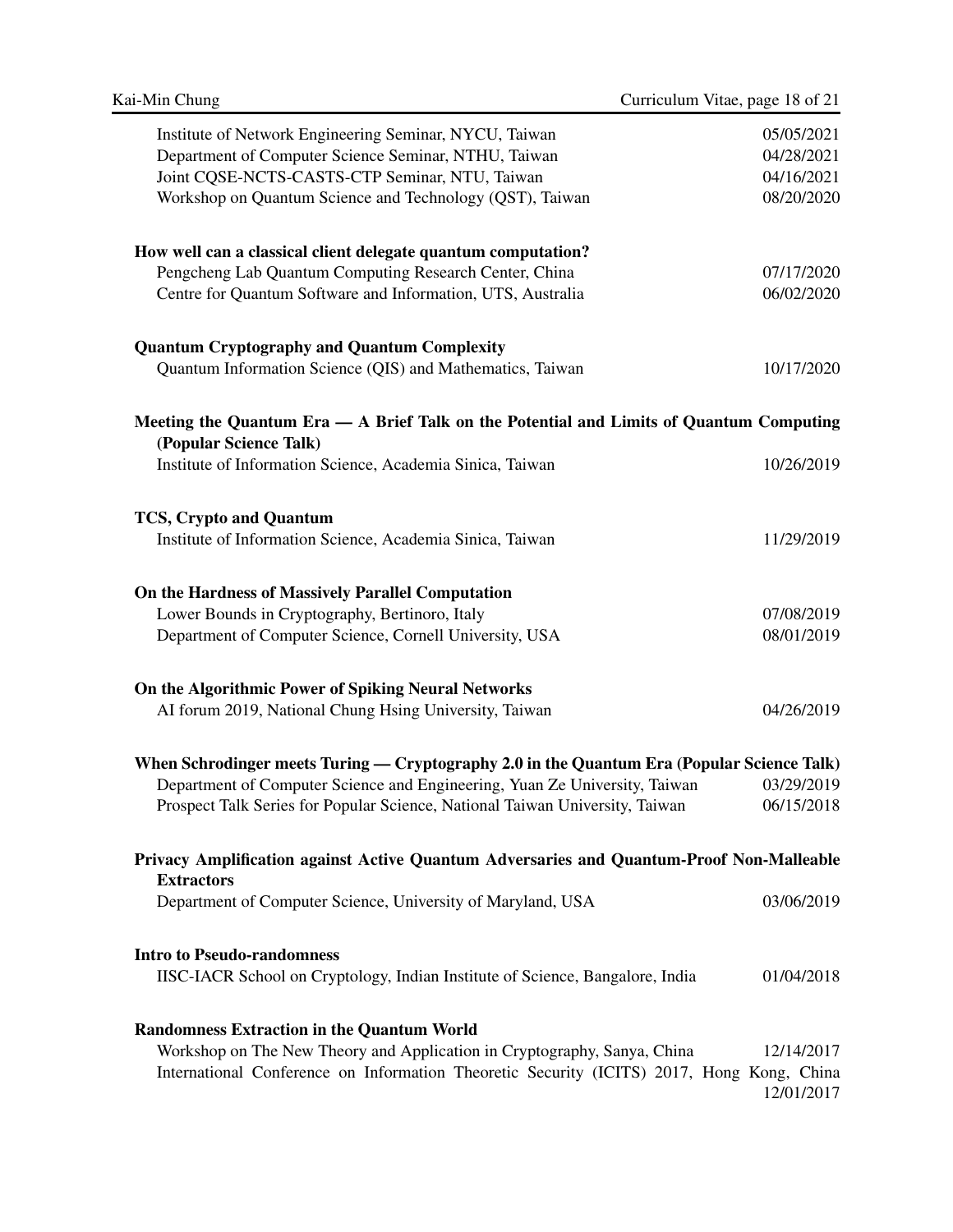| <b>Computational Notions of Quantum Min-Entropy</b>                                            |            |
|------------------------------------------------------------------------------------------------|------------|
| Workshop on Quantum Algorithms and Complexity Theory, CQT, Singapore                           | 02/27/2018 |
| Workshop on Quantum Science and Technology, NCTS, Taipei, Taiwan                               | 09/06/2017 |
|                                                                                                |            |
| <b>General Randomness Amplification with Non-signaling Security</b>                            |            |
| IIIS, Tsinghua University, Beijing, China                                                      | 06/02/2017 |
| Department of Computer Science, Cornell University, USA                                        | 04/20/2017 |
| CQT CS Talk, Centre for Quantum Technologies, Singapore                                        | 02/22/2017 |
| Winter' 17 Quantum Day @ Portland, Portland, USA                                               | 01/13/2017 |
|                                                                                                |            |
|                                                                                                |            |
| <b>True Randomness from Minimal Assumptions</b>                                                |            |
| Department of Computer and Electrical Engineering and Computer Science, FAU, USA 03/26/2017    |            |
| Institute for Interdisciplinary Information Sciences, Beijing, China                           | 12/23/2016 |
| Workshop on Mathematics of Information -Theoretic Cryptography 2016, Singapore                 | 09/29/2016 |
| Trustworthy Quantum Information (TYQI) 2016, Shanghai, China                                   | 06/30/2016 |
|                                                                                                |            |
| <b>Computational Notions of Quantum Entropy</b>                                                |            |
| Tsinghua-Cornell Workshop on Security and Cryptography, Beijing, China                         | 12/22/2016 |
| The Quantum-Safe Crypto Workshop 2016, Singapore                                               | 10/03/2016 |
|                                                                                                |            |
| <b>Randomness Extractors beyond the Classical Setting</b>                                      |            |
| Shanghai University of Finance and Economics (SUFE), 2016, Shanghai, China                     | 06/18/2016 |
| Workshop on Spectral Graph Theory and Its Applications 2015, Taipei, Taiwan                    | 12/09/2015 |
|                                                                                                |            |
|                                                                                                |            |
| <b>Cryptography for Parallel RAM from Indistinguishability Obfuscation</b>                     |            |
| DIMACS/MACS Workshop on Cryptography for the RAM Model of Computation(DIMACS) 2016,            |            |
| Boston, USA                                                                                    | 06/09/2016 |
|                                                                                                |            |
| <b>Toward Cryptography for Modern Parallel Architecture</b>                                    |            |
| Asian Association for Algorithms and Computation (AAAC) 2016, Taipei, Taiwan                   | 05/16/2016 |
|                                                                                                |            |
| No-signalling Secure Physical Randomness Extractors, or Randomness Amplification for Arbitrary |            |
| <b>Weak Sources</b>                                                                            |            |
| Workshop on Quantum Nonlocality, Causal Structures and Device-independent Quantum Information  |            |
| 2015, Tainan, Taiwan                                                                           | 12/14/2015 |
|                                                                                                |            |
| <b>Randomness Extraction beyond the Classical World</b>                                        |            |
| International Conference on Quantum Cryptography (QCrypt) 2015, Tokyo, Japan                   | 09/29/2015 |
|                                                                                                |            |
|                                                                                                |            |
| <b>Randomness Extractors: from Classical to Quantum Worlds</b>                                 |            |

University of Michigan, International Workshop: Trustworthy Quantum Information 06/29/2015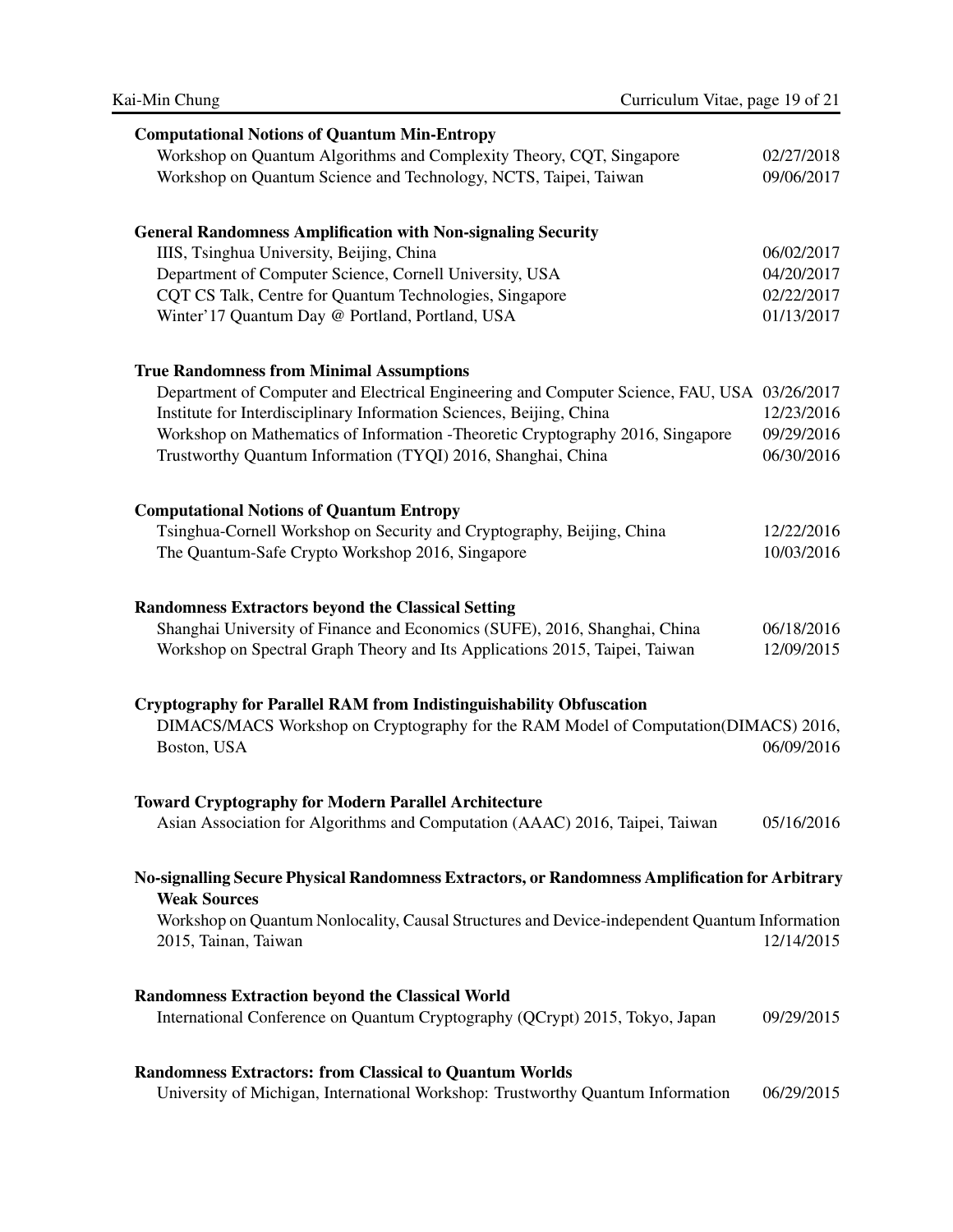| Multi-Source and Network Extractors in the Presence of Quantum Side Information                               |            |
|---------------------------------------------------------------------------------------------------------------|------------|
| National Taiwan University, CQSE-CASTS Seminar                                                                | 05/01/2015 |
| Institute for Quantum Computing, University of Waterloo, Seminar                                              | 10/23/2014 |
|                                                                                                               |            |
| <b>Physical Randomness Extractors: Generating Random Numbers with Minimal Assumptions</b>                     |            |
| National Cheng Kung University, Seminar                                                                       | 04/16/2015 |
| Institute of Statistical Science, Academia Sinica, Seminar                                                    | 05/12/2014 |
| National Taiwan University, CASTS Seminar                                                                     | 05/09/2014 |
| Simons' Institute, Quantum Gathering                                                                          | 04/09/2014 |
| <b>Computation-Trace Indistinguishability Obfuscation and its Applications</b>                                |            |
| Microsoft Research, London                                                                                    | 04/07/2015 |
|                                                                                                               |            |
| Tight Parallel Repetition Theorems for Public-Coin Arguments using KL-divergence                              |            |
| Theory of Cryptography Conference (TCC) 2015, Warsaw, Poland                                                  | 03/25/2015 |
|                                                                                                               |            |
| Statistically-secure ORAM with $\tilde{O}(\log^2 n)$ Overhead                                                 |            |
| National Cheng Kung University, Tainan, Taiwan                                                                | 03/06/2015 |
| National Tsing Hua University, Seminar                                                                        | 12/17/2014 |
| <b>ASIACRYPT Conference 2014</b>                                                                              | 12/10/2014 |
| National Chung Hsing University, Seminar                                                                      | 05/16/2014 |
| University of California Santa Barbara, Colloquium                                                            | 02/18/2014 |
| (Cryptography) Research in Taiwan                                                                             |            |
| International View of the State-of-the-Art of Cryptography and Security and its Use in Practice (VI),         |            |
| join presentation with Dr. Bo-Yin Yang                                                                        | 12/12/2014 |
|                                                                                                               |            |
| <b>Interactive Coding, Revisited</b>                                                                          |            |
| NYU, Crypto Seminar                                                                                           | 12/03/2013 |
| MSR-Silicon Valley Theory, Seminar                                                                            | 08/26/2013 |
| University of Maryland, Crypto Seminar                                                                        | 07/17/2013 |
| <b>On the Lattice Smoothing Parameter Problem</b>                                                             |            |
| Purdue University Theory Seminar                                                                              | 06/18/2013 |
| CCC'13                                                                                                        | 06/07/2013 |
| Can Theories be Tested? A Cryptographic Treatment of Forecast Testing                                         |            |
| <b>DIMACS</b> Workshop on Current Trends in Cryptology                                                        | 05/01/2013 |
| <b>Cornell Theory Seminar</b>                                                                                 | 04/01/2013 |
| On the (Im)Possibility of Tamper-Resilient Cryptography: Using Fourier Analysis in Computer<br><b>Viruses</b> |            |
| IBM Research Cryptography Seminar                                                                             | 09/17/2012 |
| NYU Cryptography Seminar                                                                                      | 09/12/2012 |
|                                                                                                               |            |